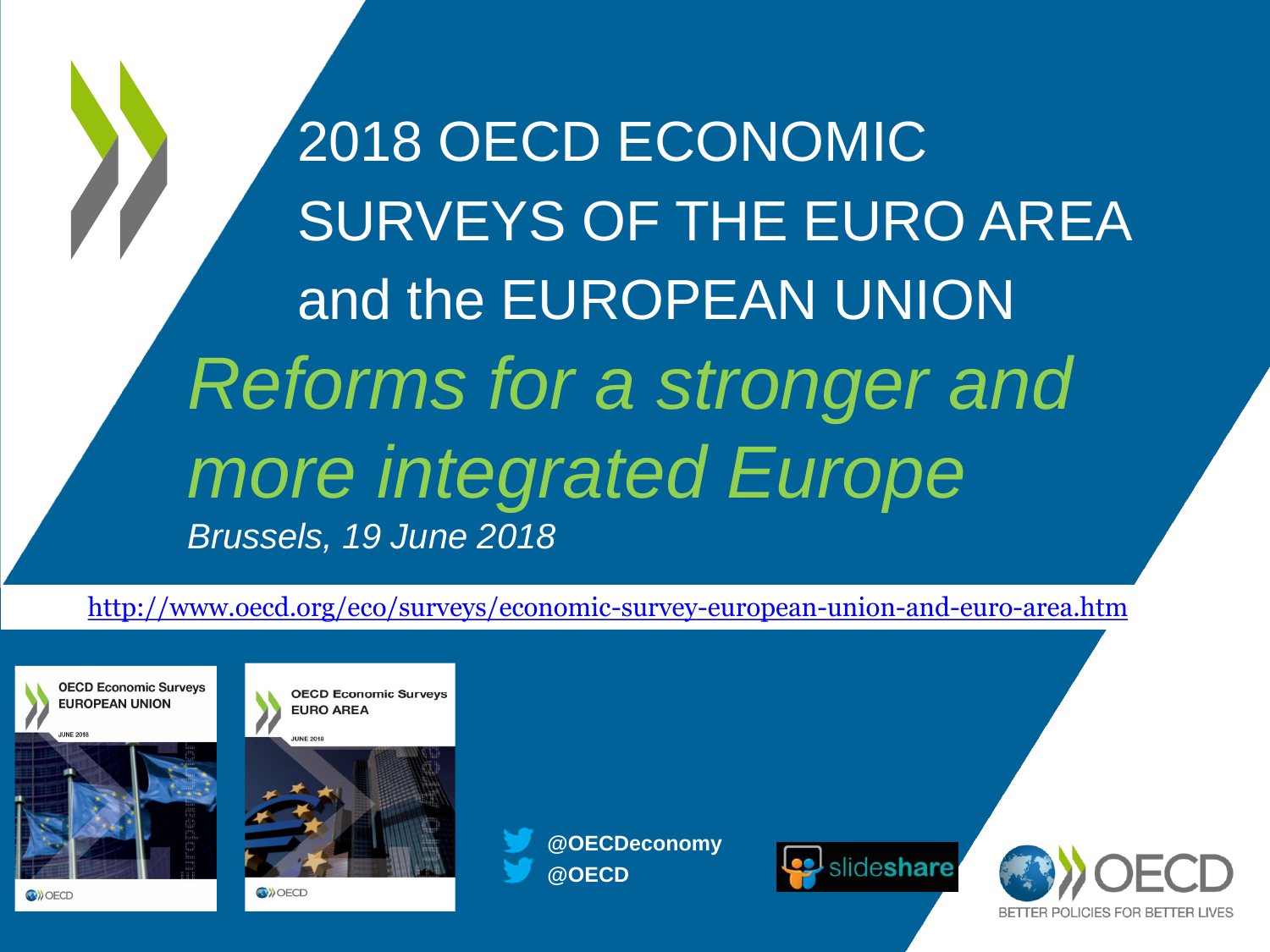

Real GDP growth in the Euro area<sup>1</sup>, year-on-year  $%$  changes



1. Euro area member countries that are also members of the OECD (16 countries). *Source*: OECD (2018), *OECD Economic Outlook: Statistics and Projections* (database).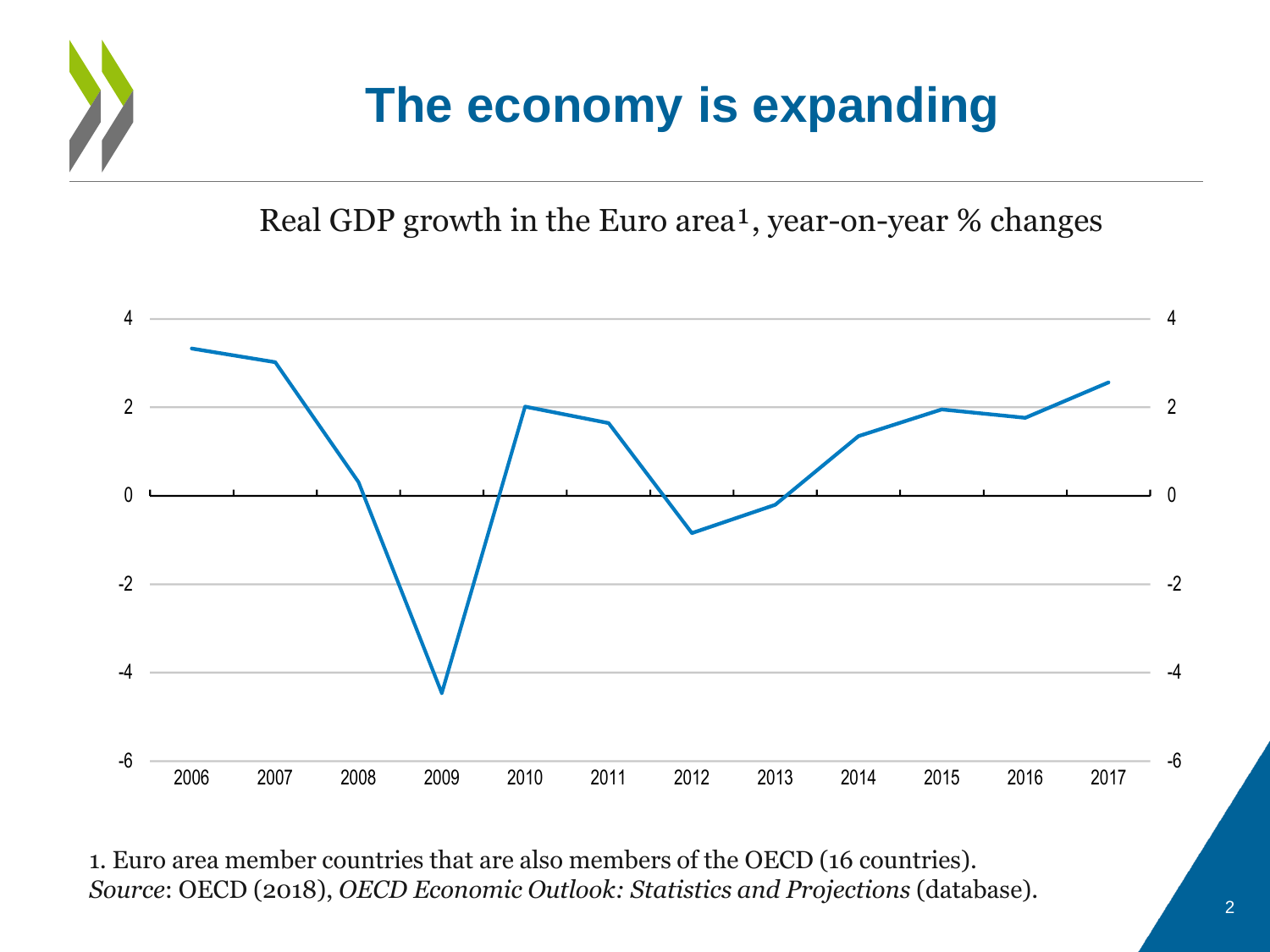

Unemployment rate in the Euro area<sup>1</sup>, as a % of the labour force



1. Euro area member countries that are also members of the OECD (16 countries). *Source*: OECD (2018), *OECD Economic Outlook: Statistics and Projections* (database).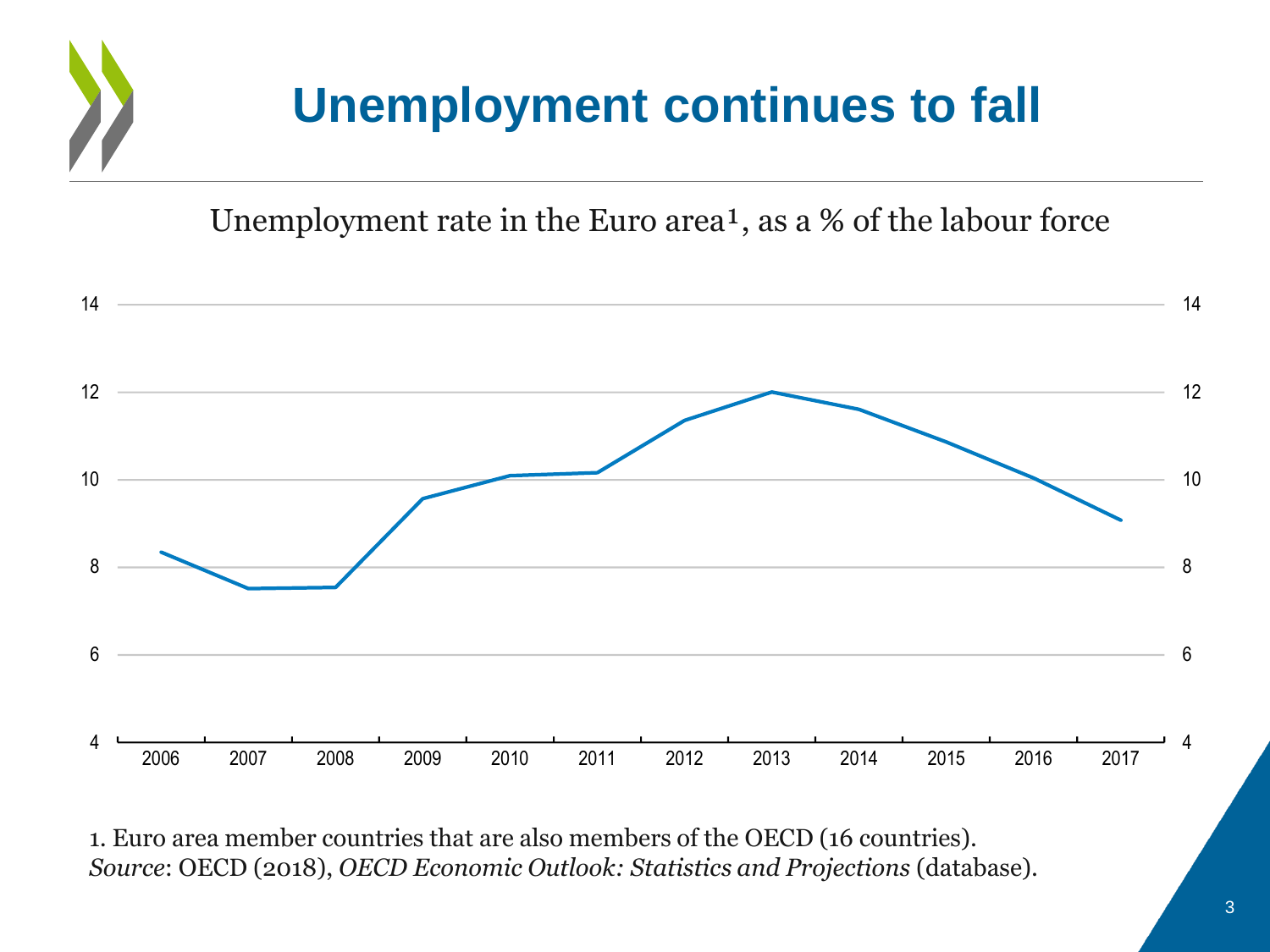### **Inflation is still below target**

Harmonised consumer price indices in the Euro area<sup>1</sup>, year-onyear % changes



1. Euro area member countries that are also members of the OECD (16 countries). 2. excluding energy, food, alcohol, and tobacco. *Source*: OECD (2018), OECD Economic Outlook: Statistics and Projections (database).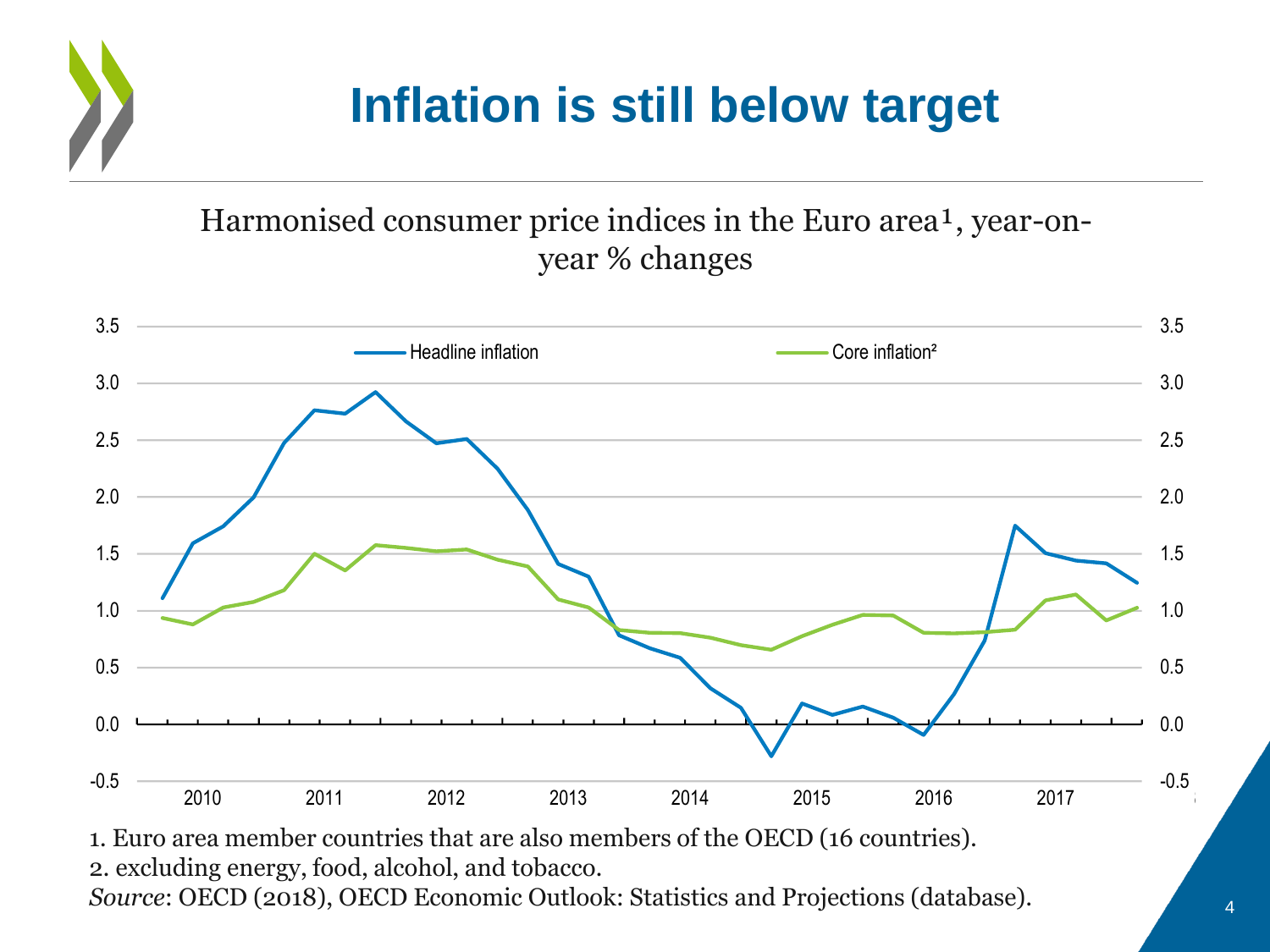# **ECB policy has remained accommodative**

Stock of central banks' total liabilities (% of GDP)



*Source*: Thomson Reuters (2018), *Datastream Database* and OECD (2018), *OECD Economic Outlook: Statistics and Projections* (database).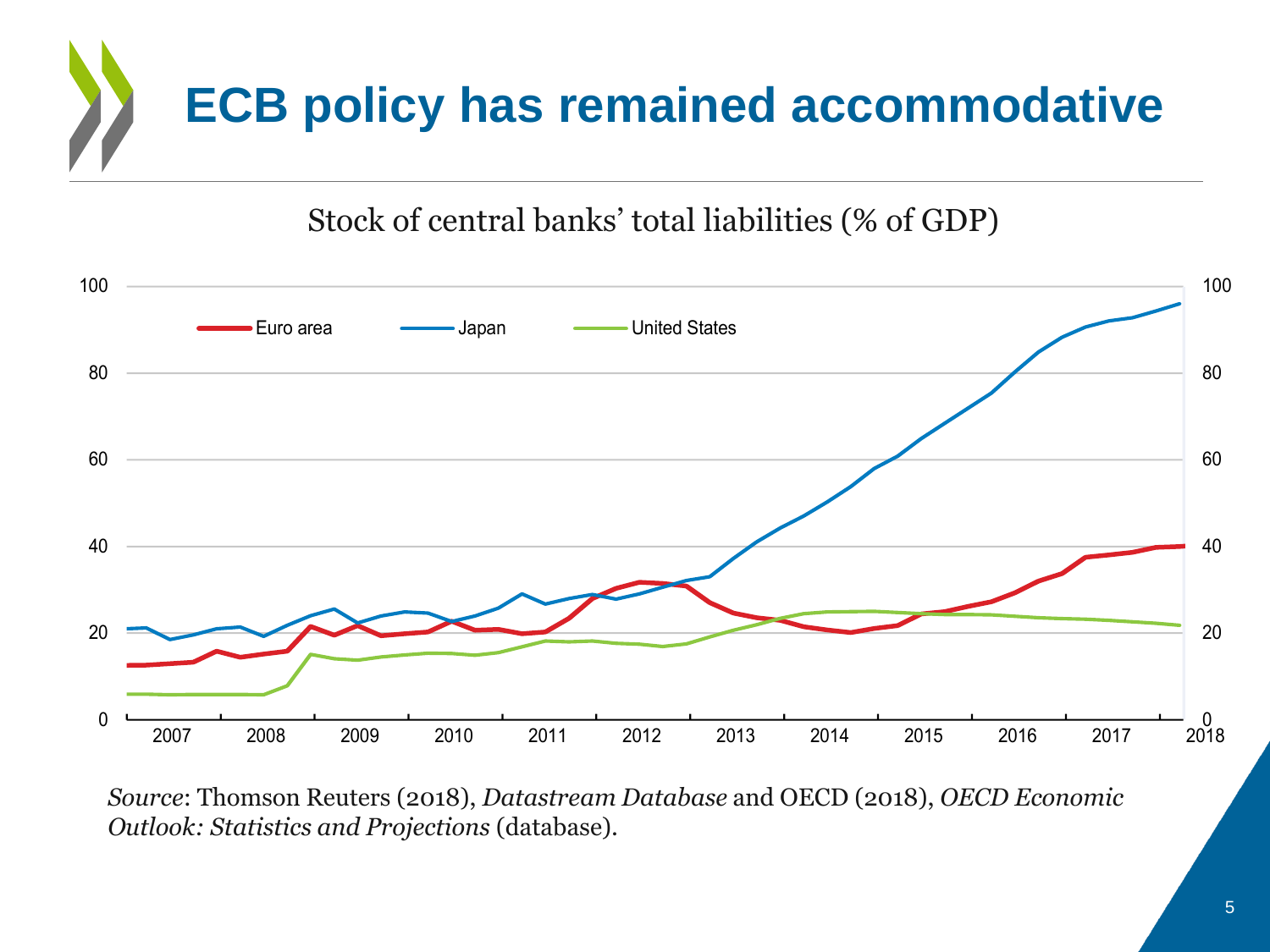## **Public debt remains high**

Public debt (% of GDP)



Note: Maastricht definition. Euro area member countries that are also members of the OECD (16 countries) and Lithuania; weighted average*. Source*: OECD (2018), *OECD Economic Outlook: Statistics and Projections* (database).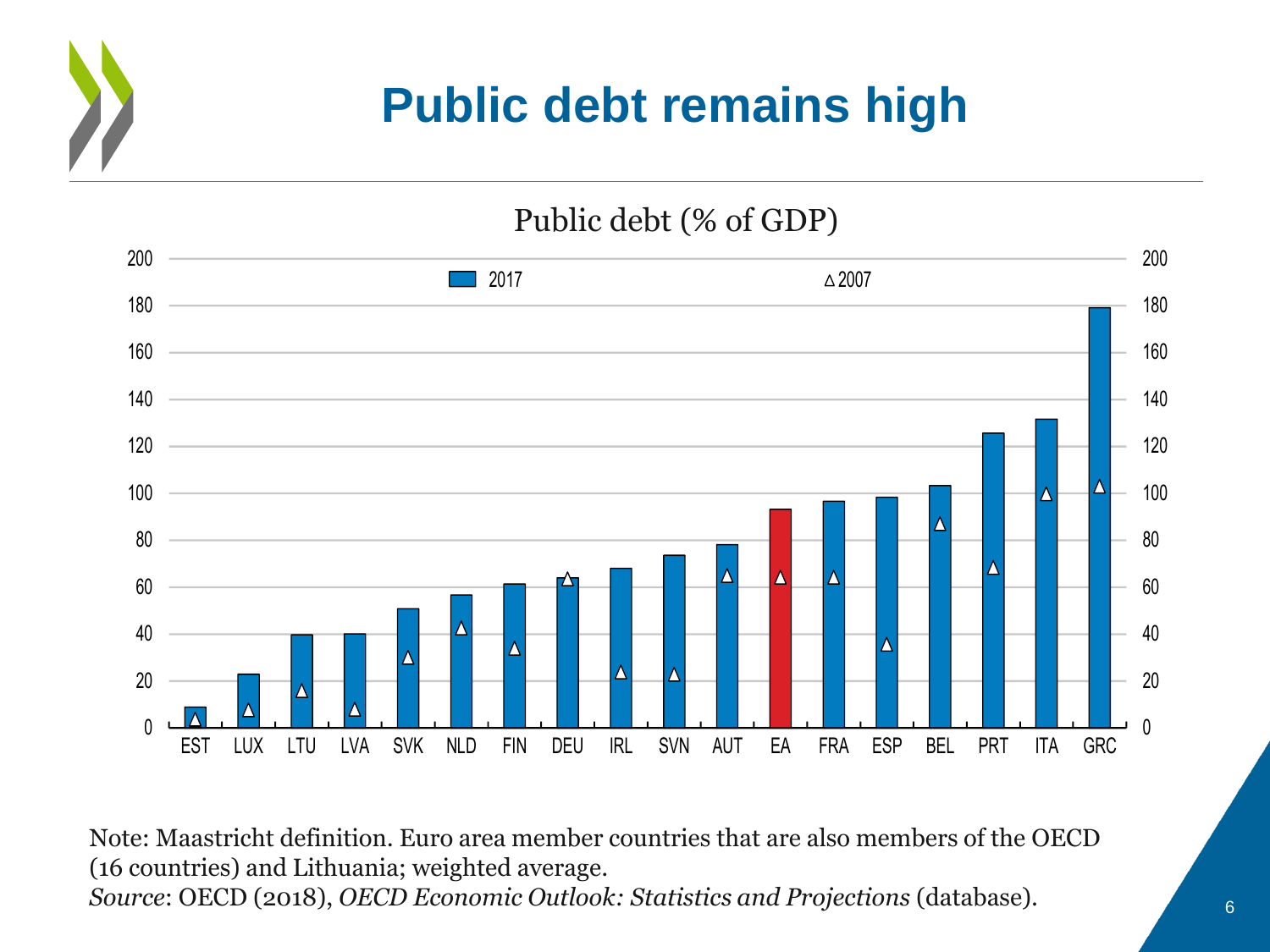# **Non-performing loans are still high**

### Non-performing loans as a percentage of capital (net of provisions)  $Q_4$  2017<sup>1</sup>



1. Or latest observation available.

*Source*: IMF (2018), *Financial Soundness Indicators* (database), International Monetary Fund, Washington, D.C.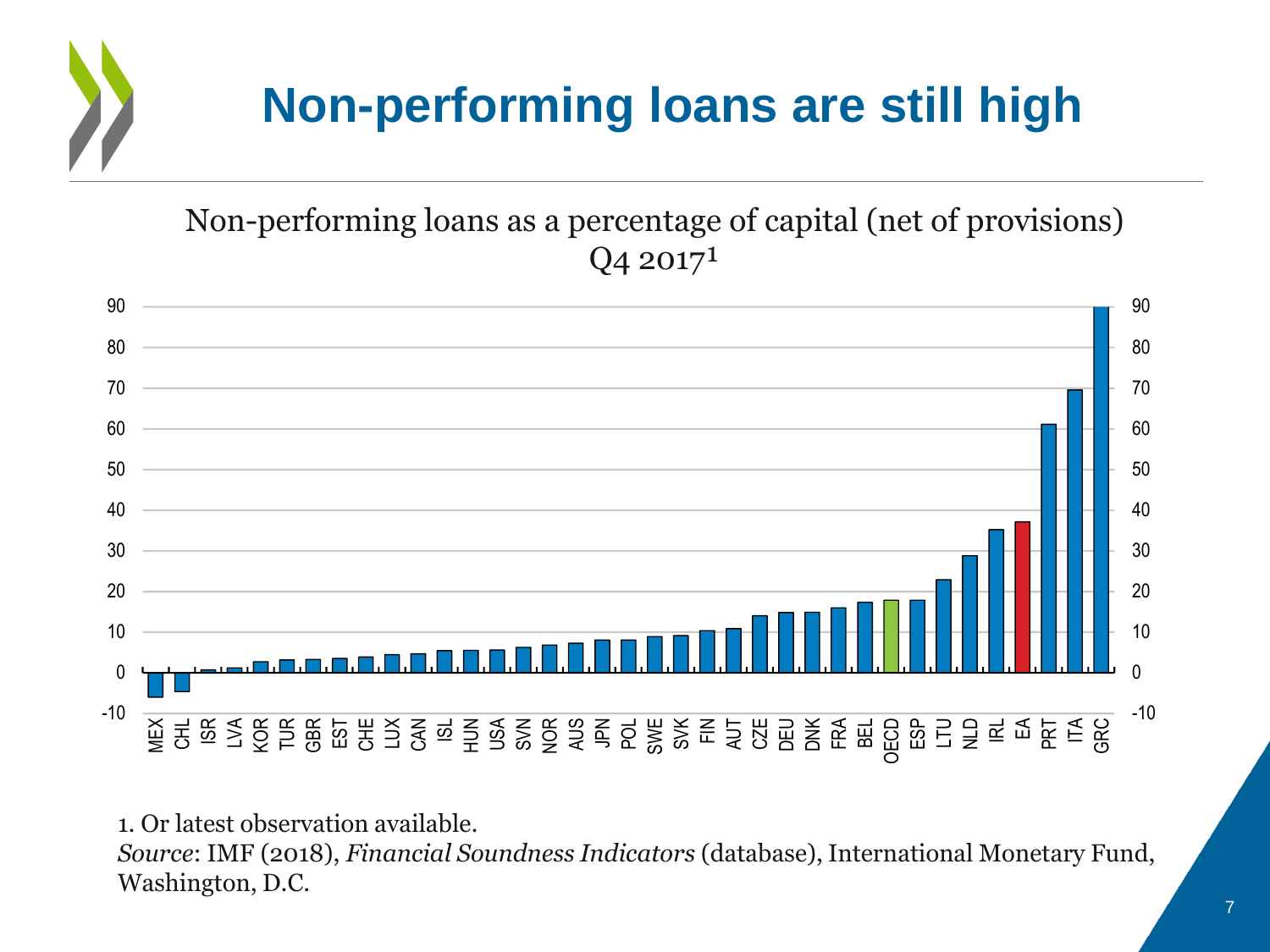### **Private debt remains high**

Private debt (% of GDP)



- 1. Euro area member countries that are also members of the OECD (16 countries) and Lithuania; weighted average*.*
- 2. Or latest year available.

*Source*: OECD (2018), *OECD Economic Outlook: Statistics and Projections* (database).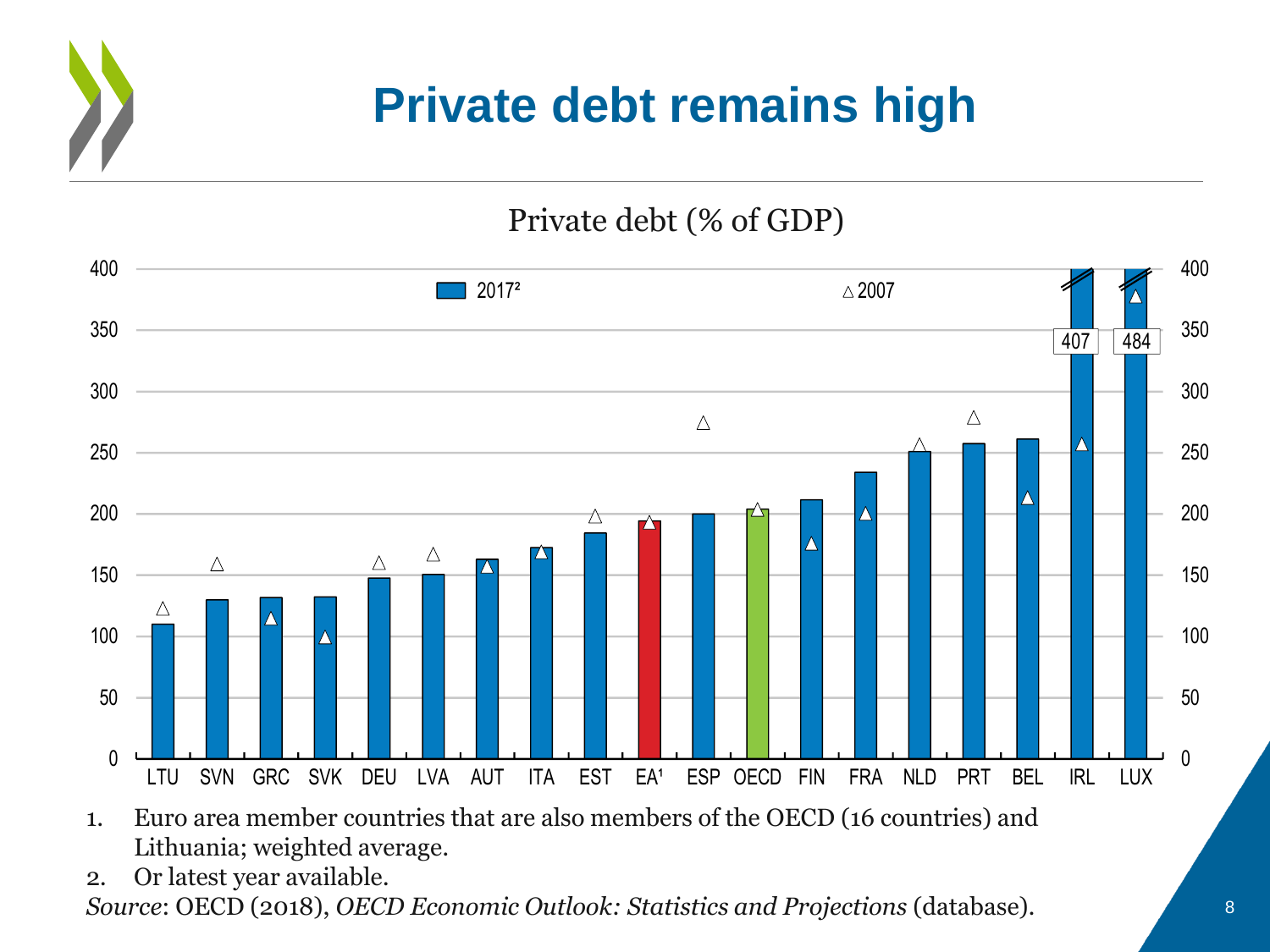

### **Macroeconomic policies to ensure a sustainable expansion**

- **1. Keep committing to accommodative monetary policy until headline inflation is durably back to the objective, but gradually reduce support.**
- **2. As the expansion continues, euro area countries should ensure their fiscal position improves, gradually reducing debt ratios.**
- **3. Eventually, countries should follow an expenditure objective that ensures a sustainable debt-to-GDP ratio.**
- **4. The European Fiscal Board could assess the appropriate fiscal stance for each country consistent with the optimal stance at the euro area level.**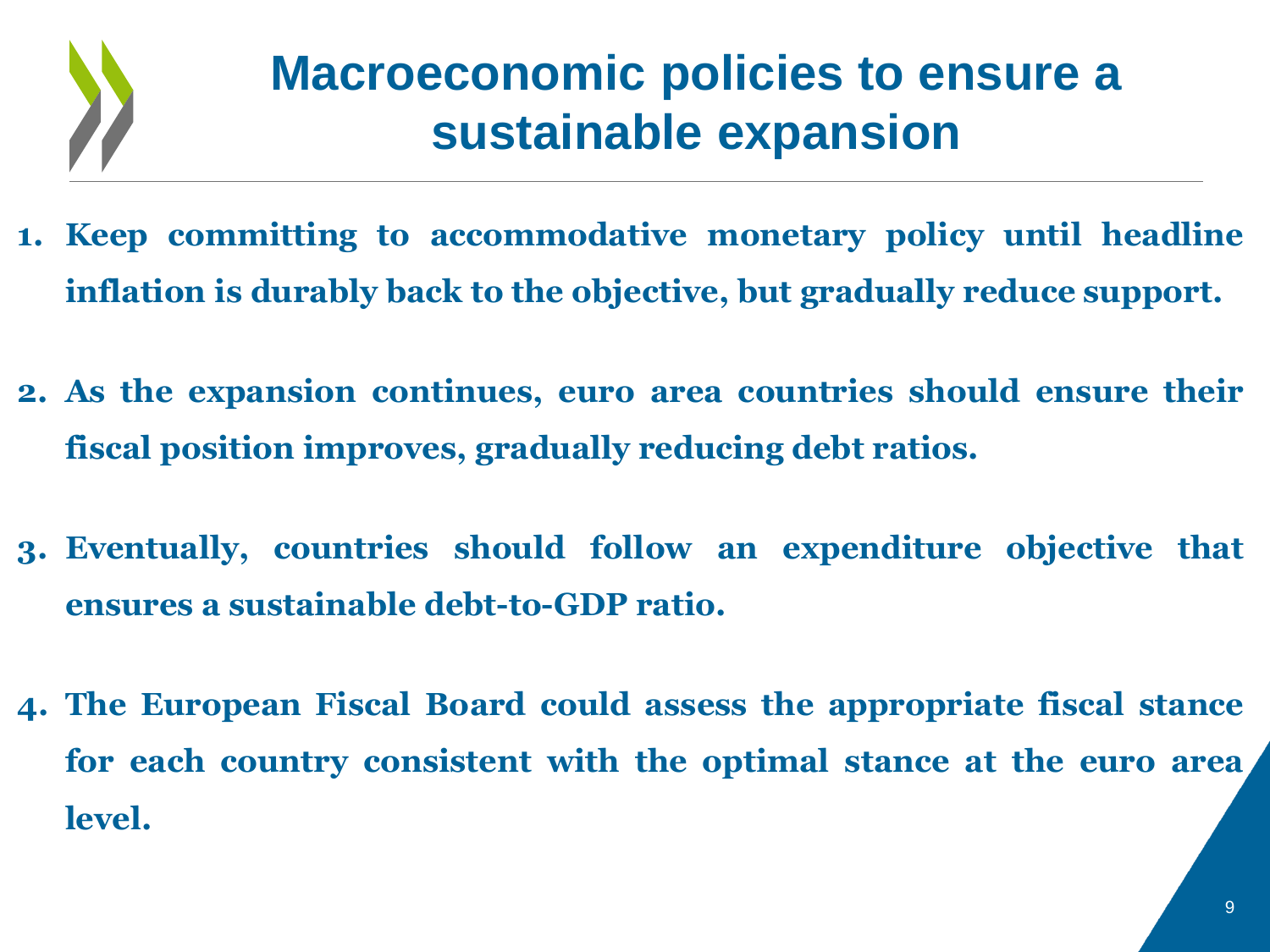

- **1. To limit side effects of accommodative monetary policy, encourage policy measures such as lower loan-to-value or add-on capital requirements.**
- **2. To better gauge commercial real estate price dynamics, systematically collect harmonised data.**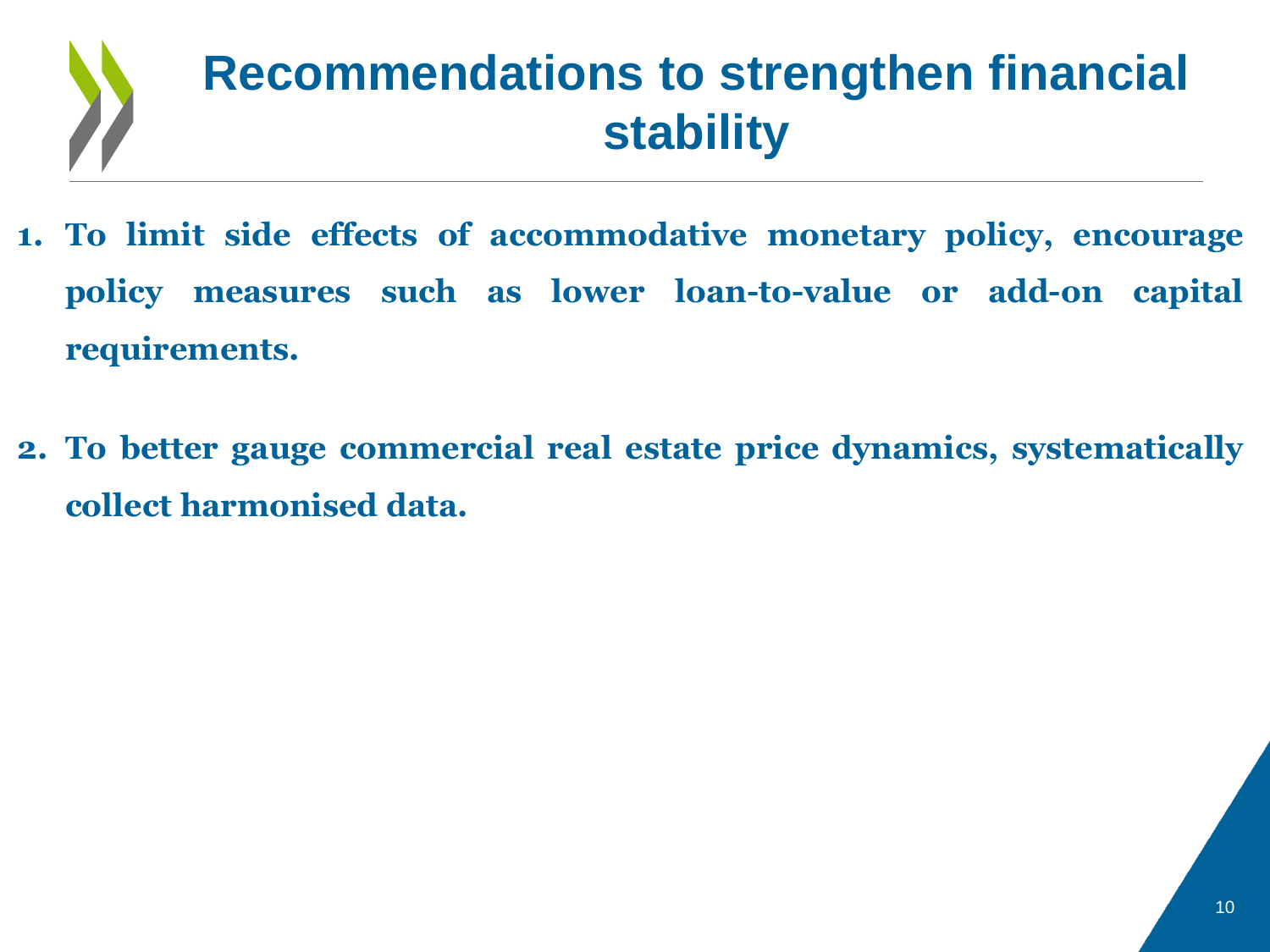

# **Reforms to strengthen the monetary union**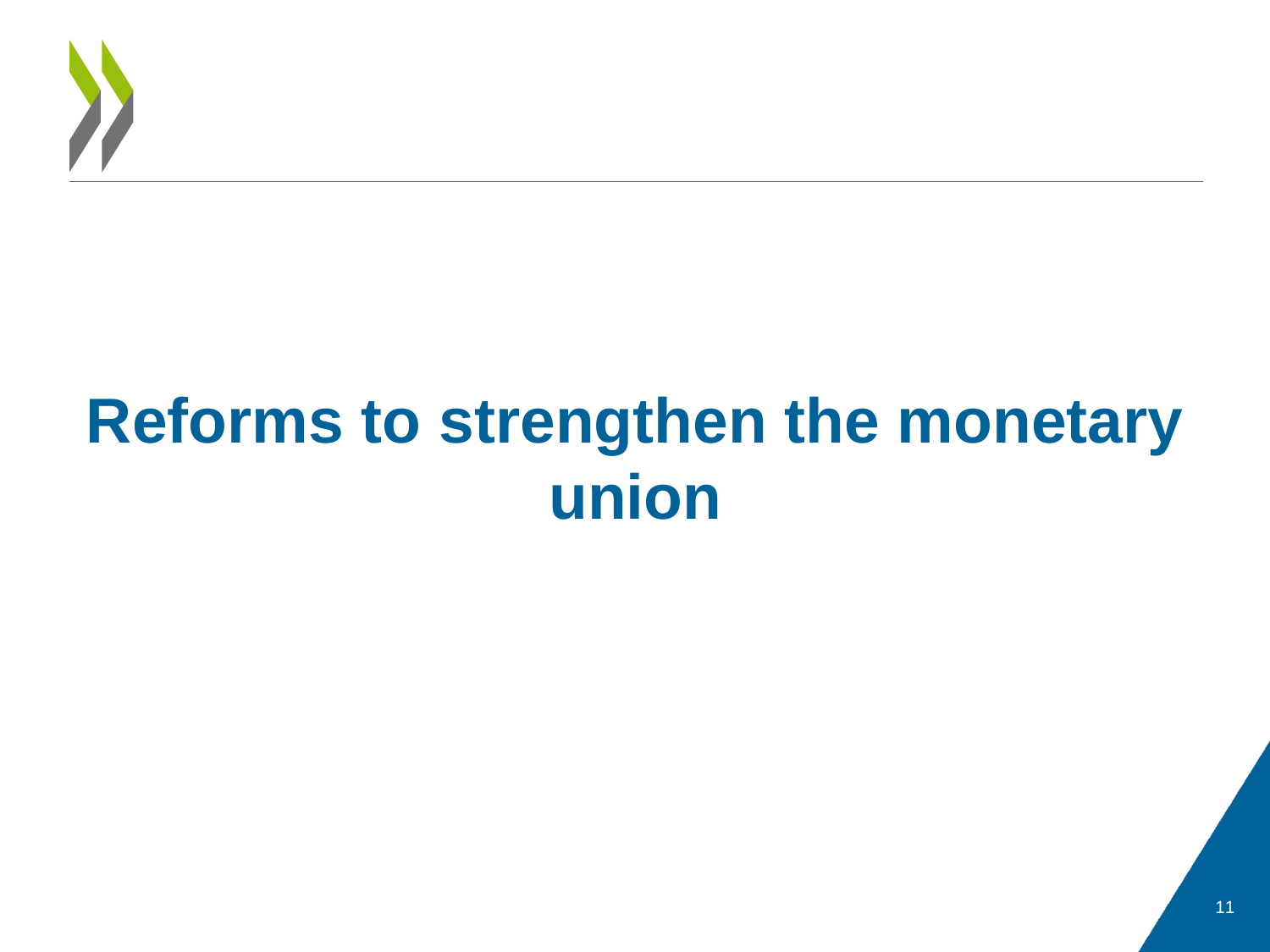# **The crisis halted convergence**

GDP per capita relative to  $EA16=100<sup>1</sup>$ , per cent



1. Euro area member countries that are also members of the OECD (16 countries), populationweighted average (PPP-adjusted). *Source*: The Conference Board (2018), Total Economy Database.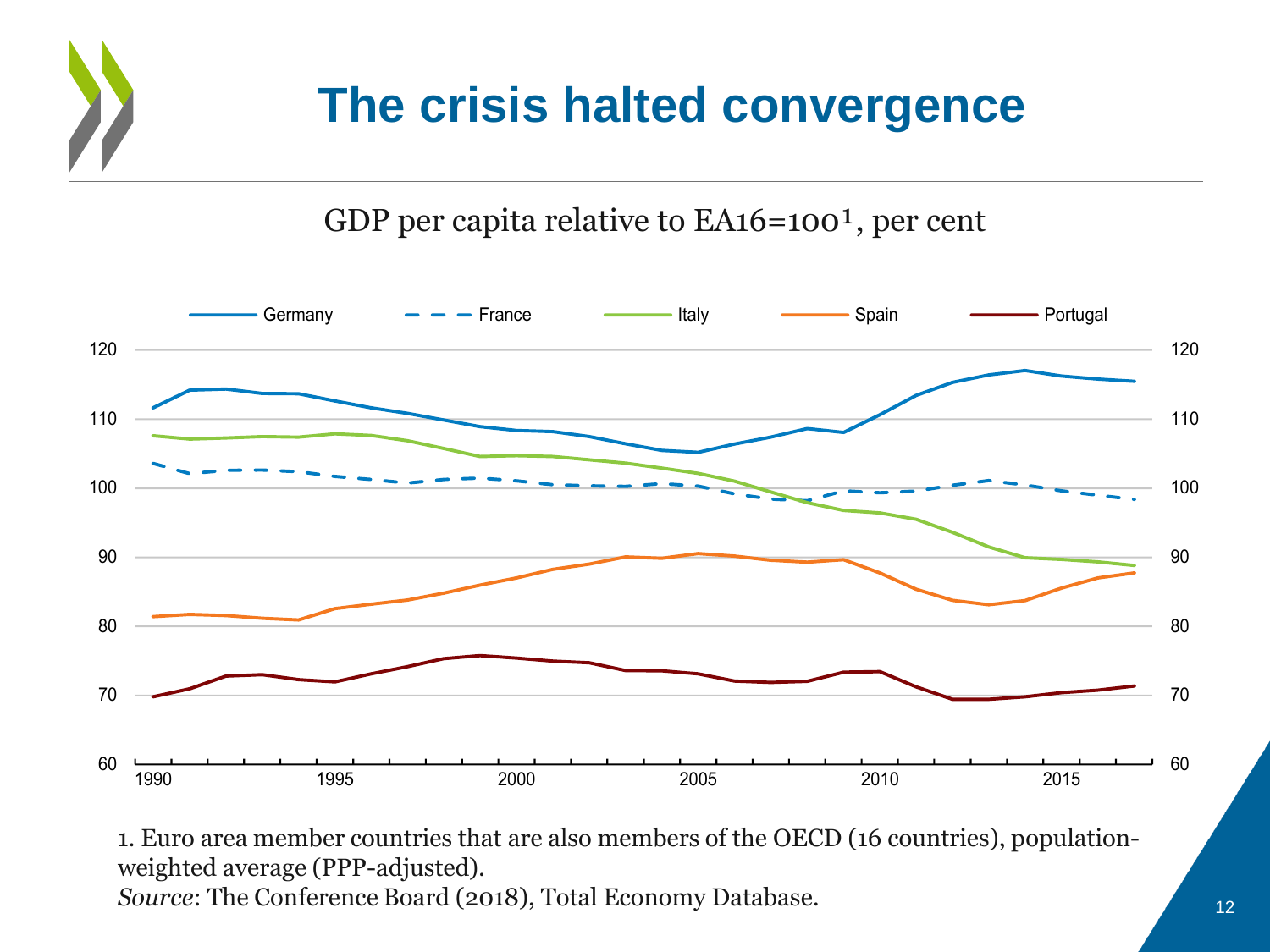

#### Percentage of absorbed shocks through private and public risk sharing



*Source*: European Commission (2016), "Cross-Border Risk Sharing after Asymmetric Shocks: Evidence from the Euro Area and the United States", Quarterly Report on the Euro Area 15(2), Brussels.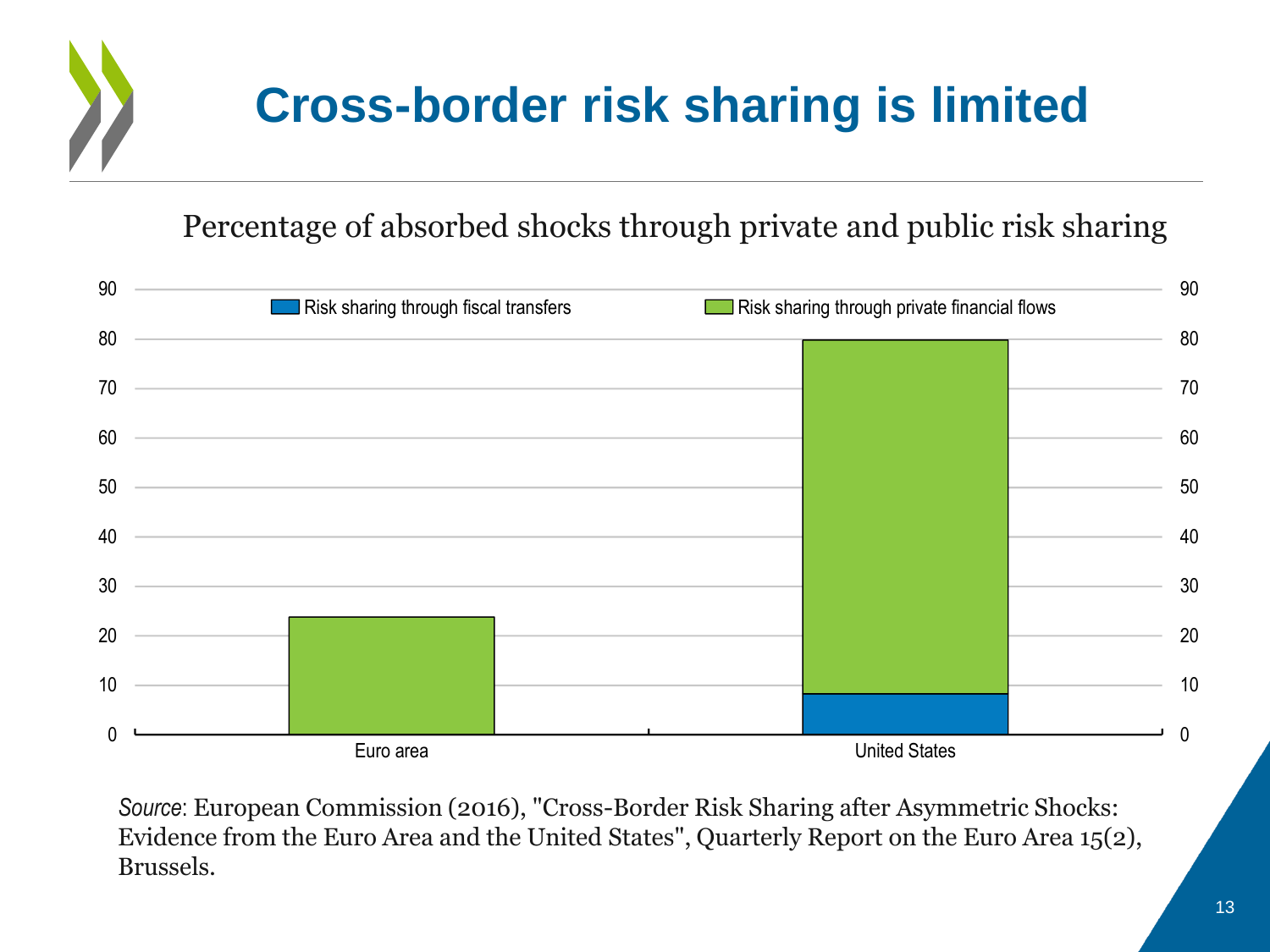## **Reforms should reduce links between banks and their own State**

Share of domestic sovereign bonds in banks portfolios, March 2018 (%)



*Source*: OECD calculations based on ECB (2018), "Balance Sheet Items statistics", *Statistical Data Warehouse*, European Central Bank.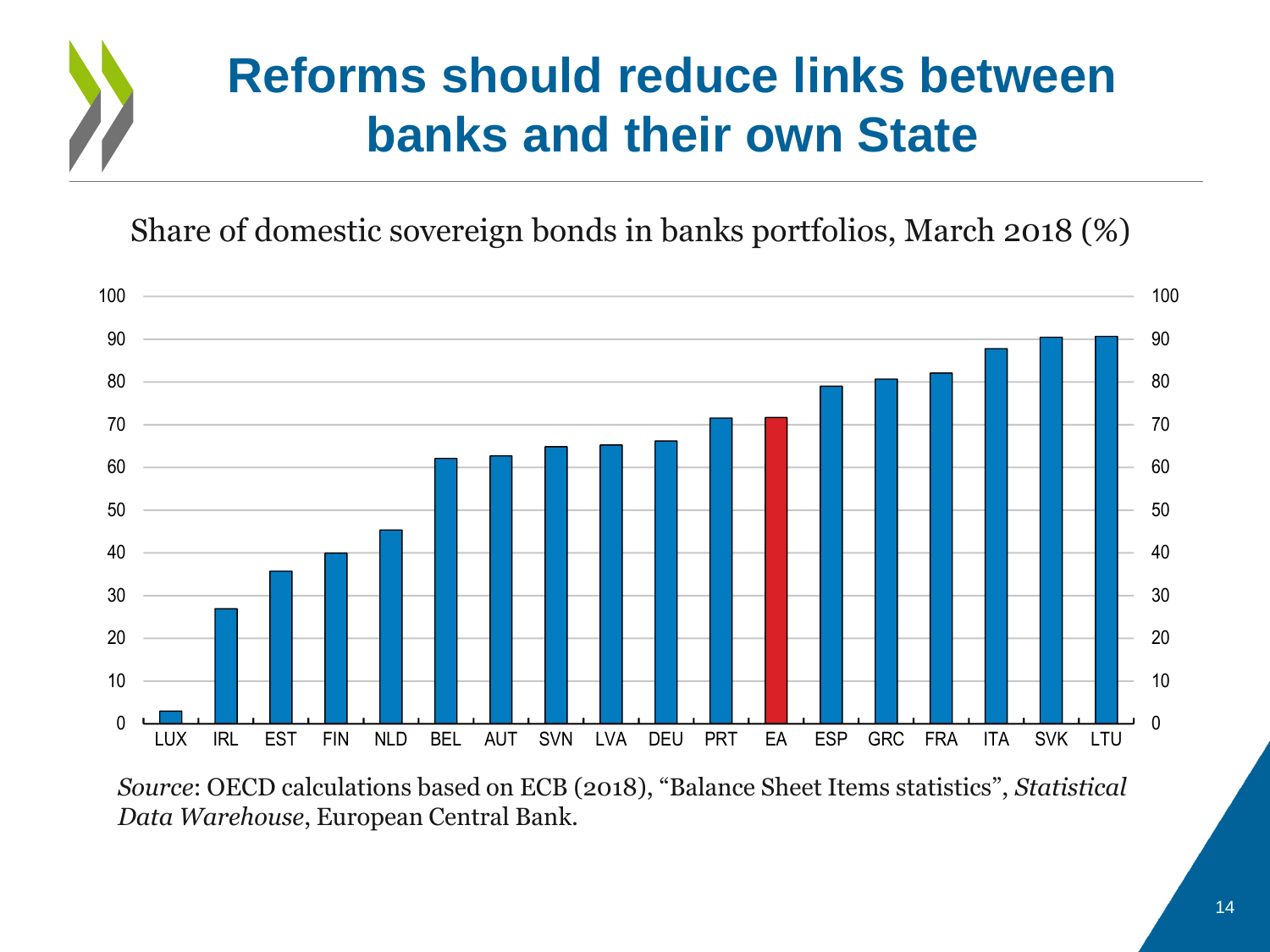

Debt securities issued by governments and European institutions As a percentage of euro area GDP, 2016



- 1. Sovereign debt securities issued by the governments of Germany, Luxembourg and the Netherlands.
- 2. Triple A-rated securities issued by the EU institutions and authorities (EIB, ESM, EFSM, BOP Facility and the Macro-Financial Assistance Programs.

*Source*: Brunnermeier, M. et al. (2017). ESBies: Safety in the tranches. Economic Policy, 32(90), 175-219; OECD calculations based on public information released by European Institutions.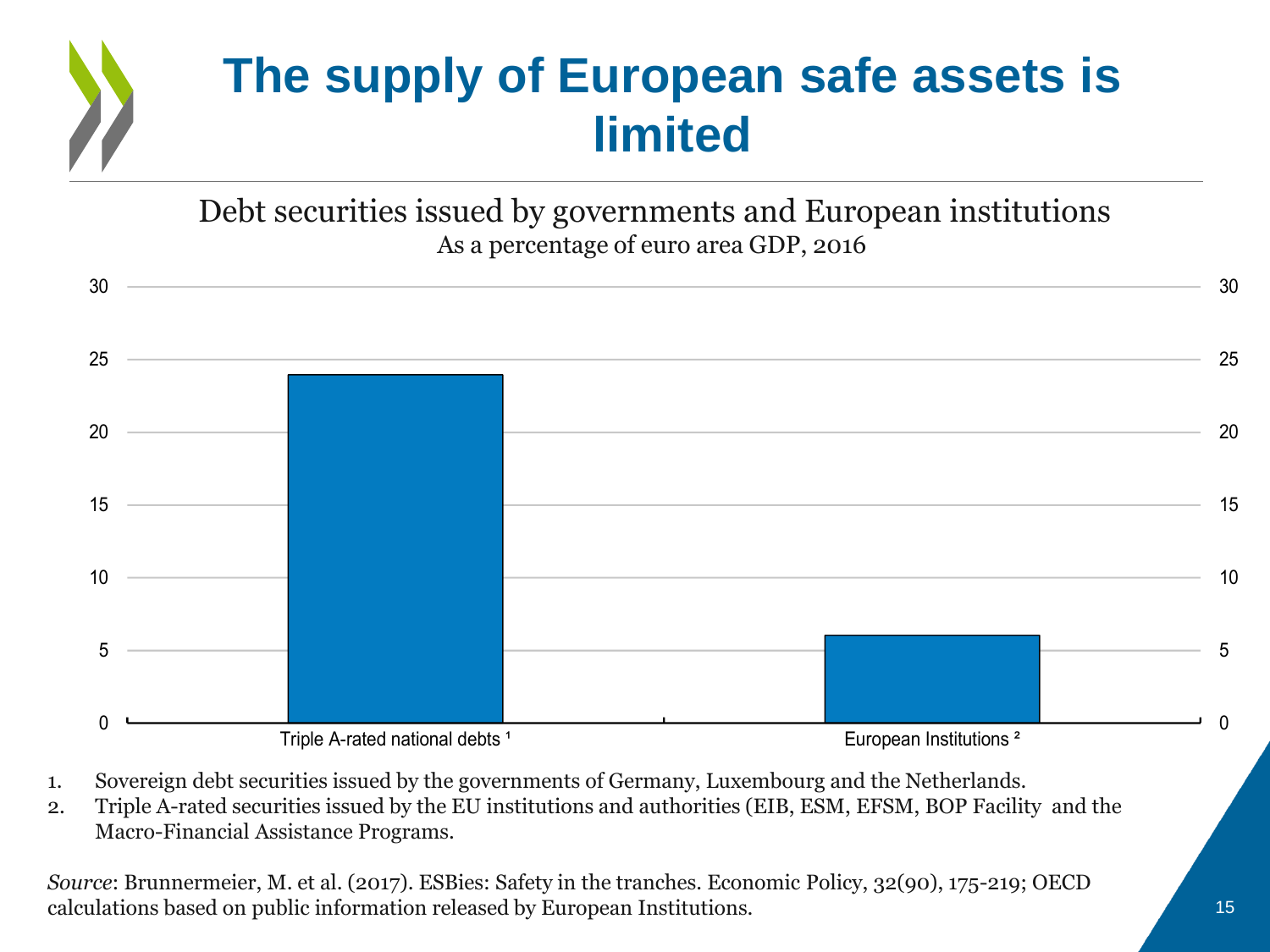## **Most countries would benefit from the unemployment re-insurance scheme**

Cumulative payments received from the unemployment reinsurance scheme 2002-2016 (% of GDP)



*Source*: : Claveres and Stráský (2018) based on OECD (2018), *OECD Economic Outlook: Statistics and Projections* (database) .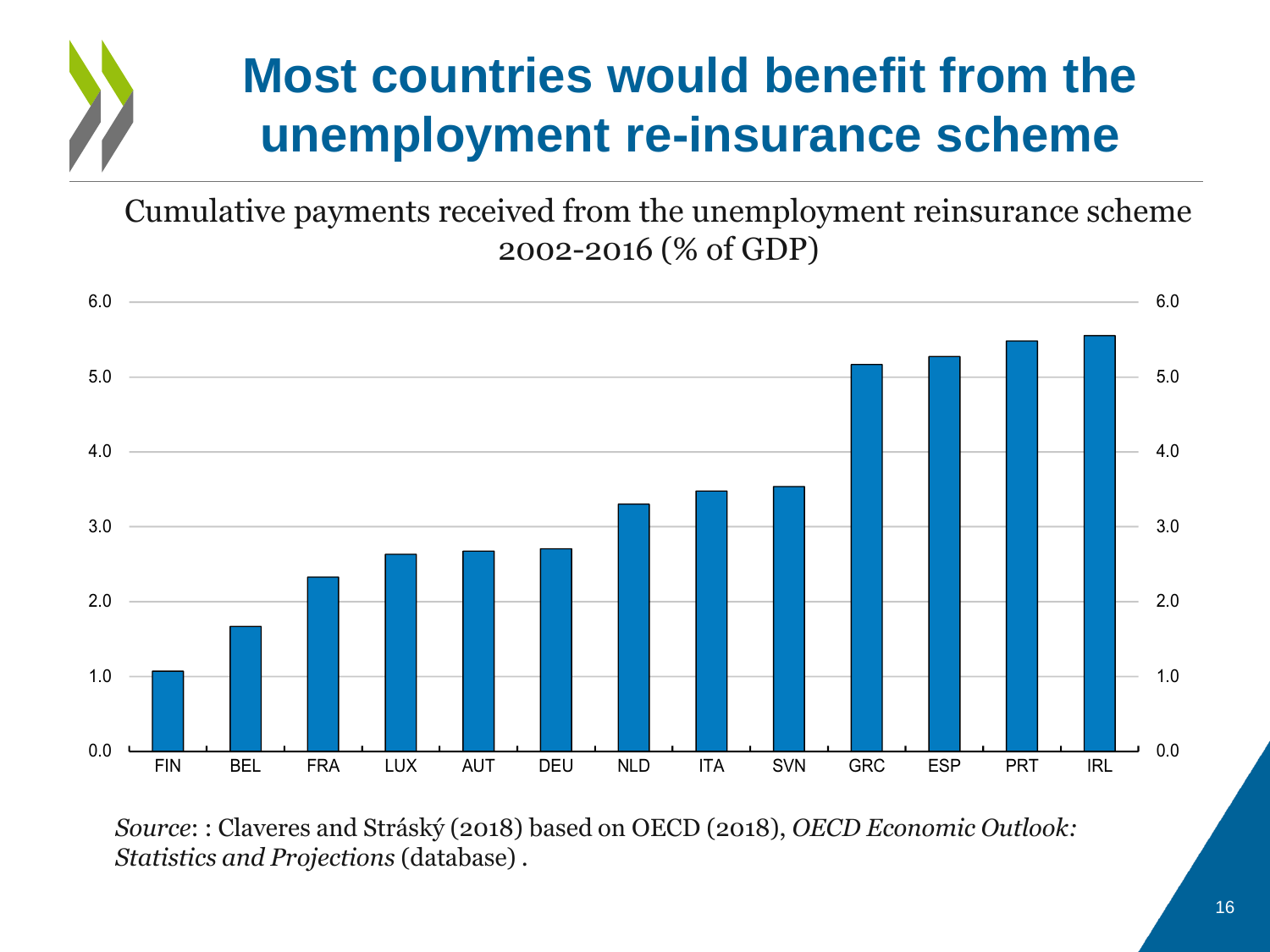

Outstanding loans and bonds of non-financial corporations as a % of GDP



*Note:* Average 2015-2017.

*Source*: Eurostat, European Central Bank, US Bureau of Economic Analysis, Board of Governors of the Federal Reserve System, and Securities Industry and Financial Markets Association.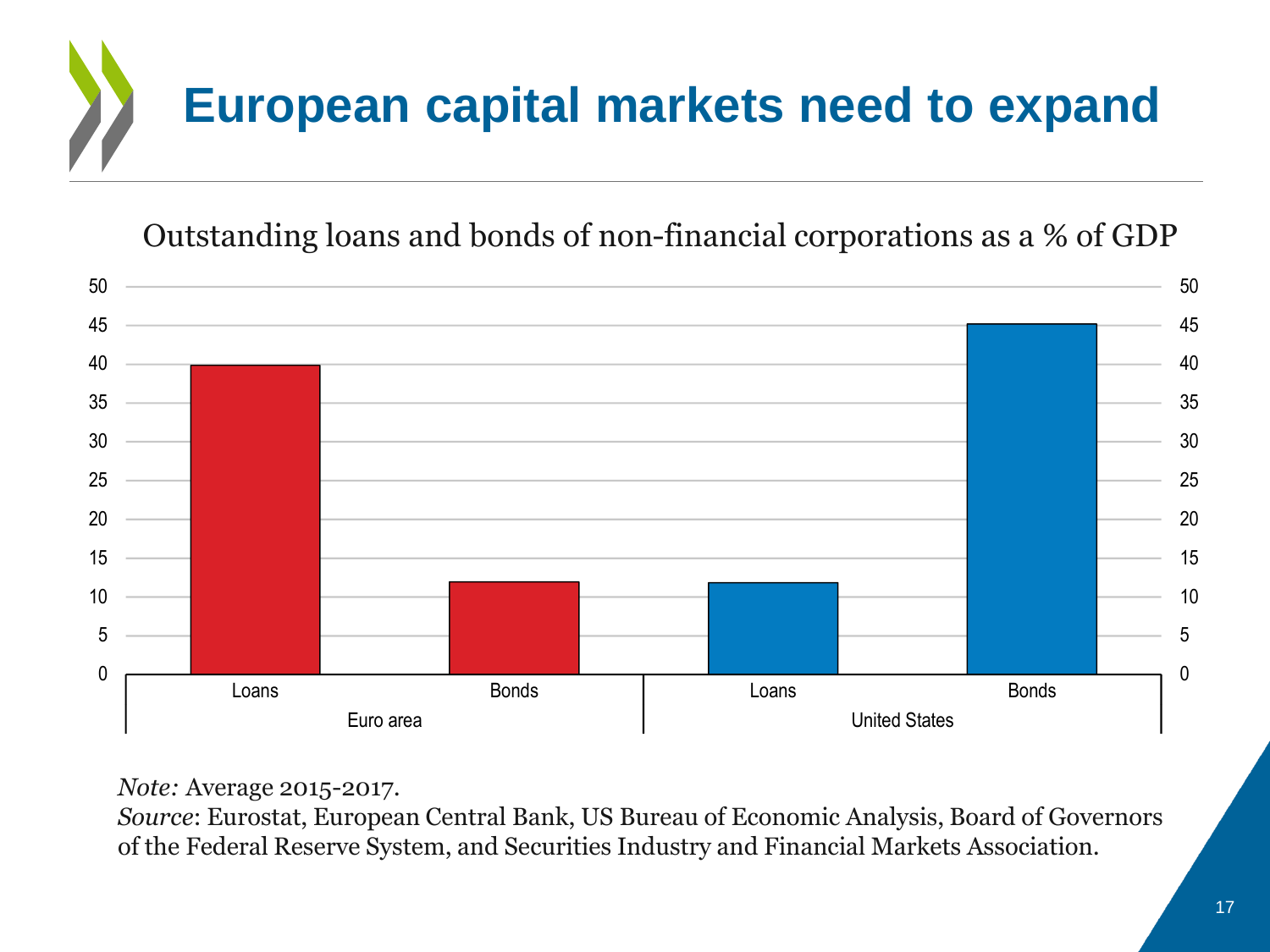## **Recommendations to reduce financial fragmentation and increase private risk-sharing**

- **1. Implement swiftly the ECOFIN action plan on non-performing loans and facilitate the creation of asset management companies.**
- **2. Building on progress in risk-reduction, develop a pre-funded common deposit insurance scheme with risk-based contributions by banks.**
- **3. Use the European Stability Mechanism as a fiscally-neutral backstop for the Single Resolution Fund that can be deployed rapidly.**
- **4. Diversify banks' exposure to sovereign bonds, including by sovereign concentration charges in parallel with a European safe asset.**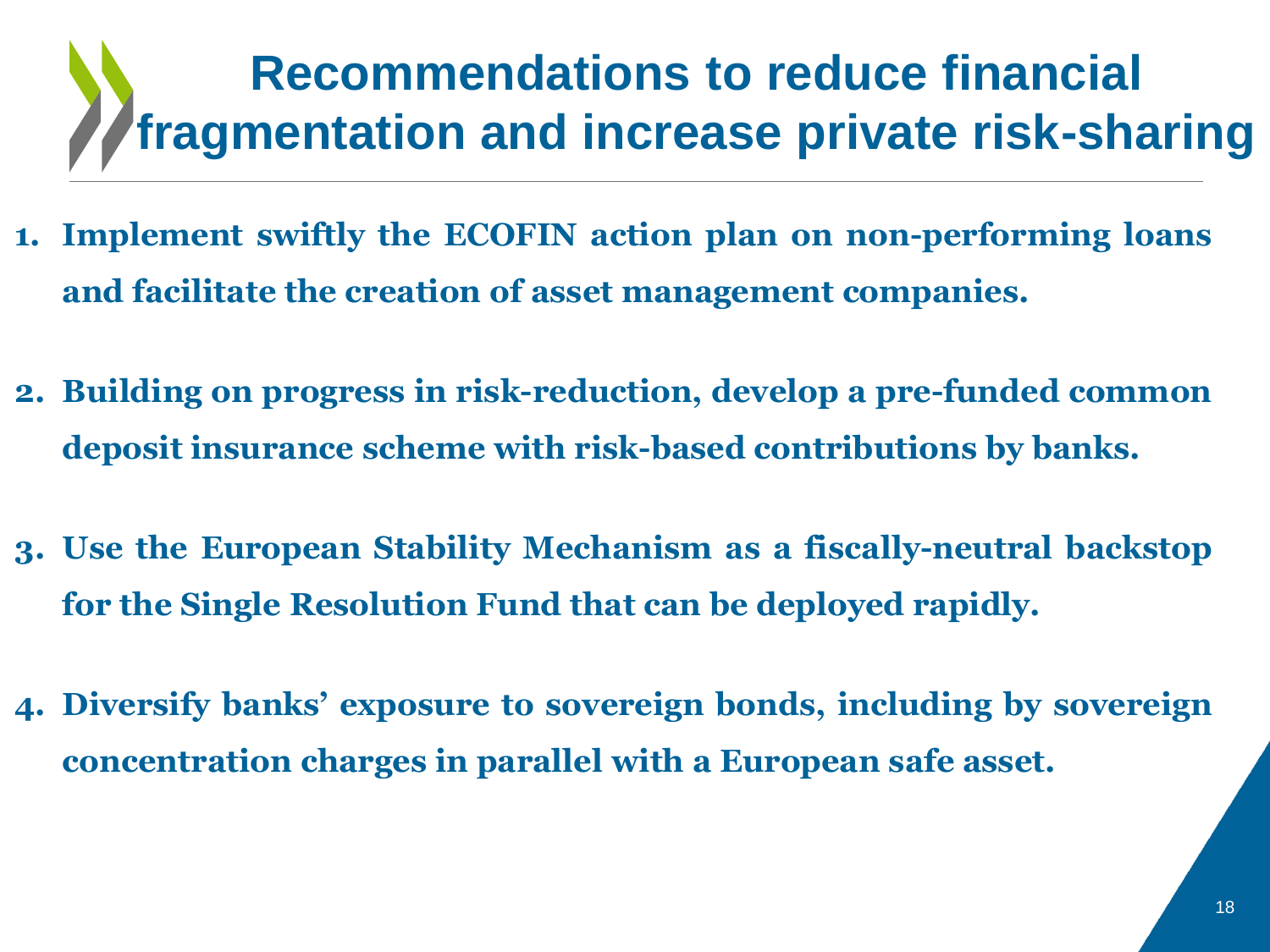

- **1. Set up a fiscal stabilisation capacity in the form of an unemployment benefit reinsurance scheme that can borrow in financial markets.**
- **2. Make access to the common fiscal stabilisation capacity conditional on past compliance with fiscal rules.**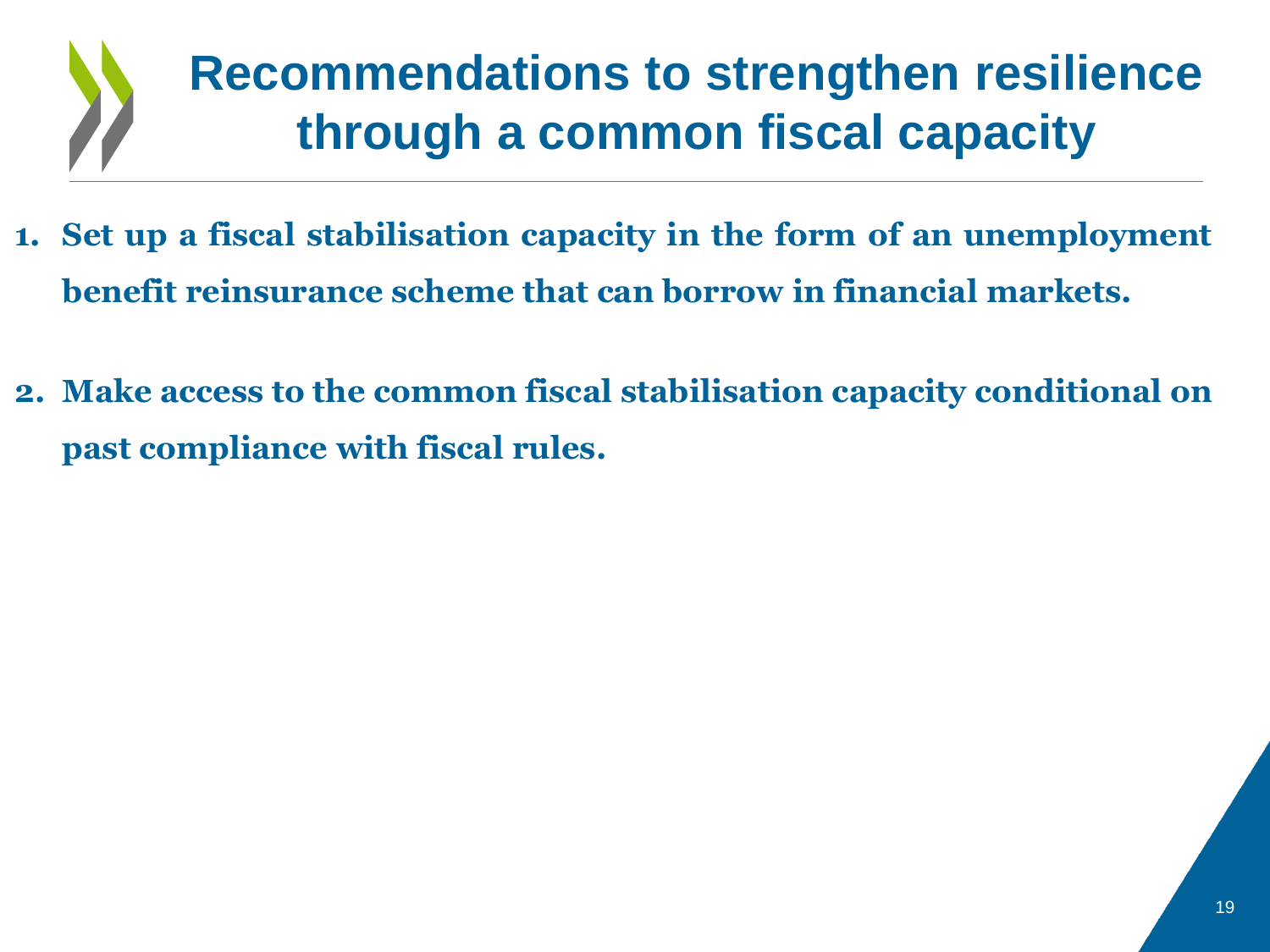

# **Improving growth and living standards**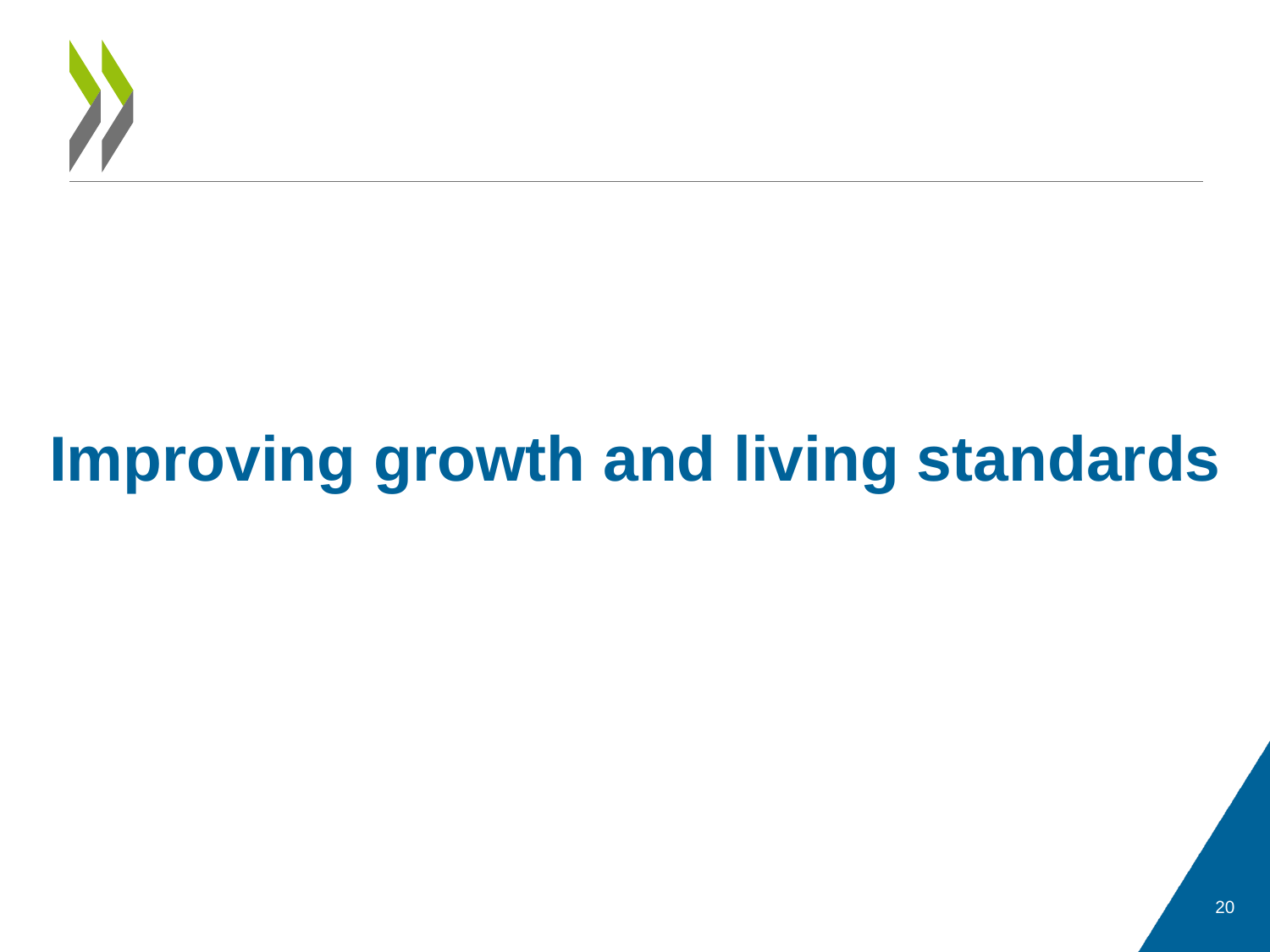# **Productivity growth has declined**

Output per hour worked<sup>1</sup>, annualised growth rates  $(\%)$ 



1. Productivity is measured as output per employee for Non-OECD countries. *Source*: OECD estimations using OECD National Accounts database; OECD Productivity database; International Labour Organisation database.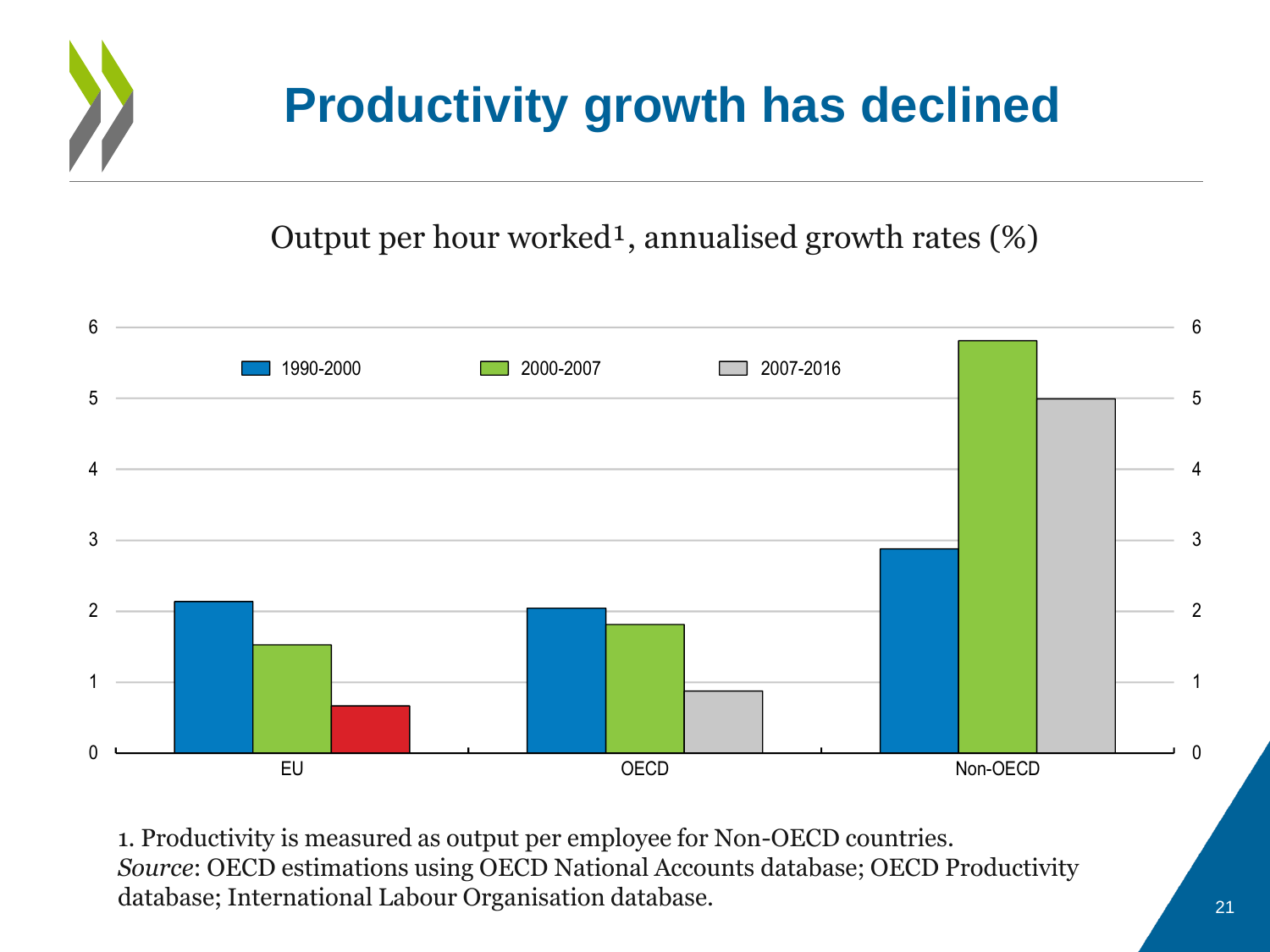



1. Services Trade Restrictiveness Index.

2. EU countries that are also members of the OECD (22 countries) and Lithuania. *Source:* OECD (2018), *OECD STRI Index* (database).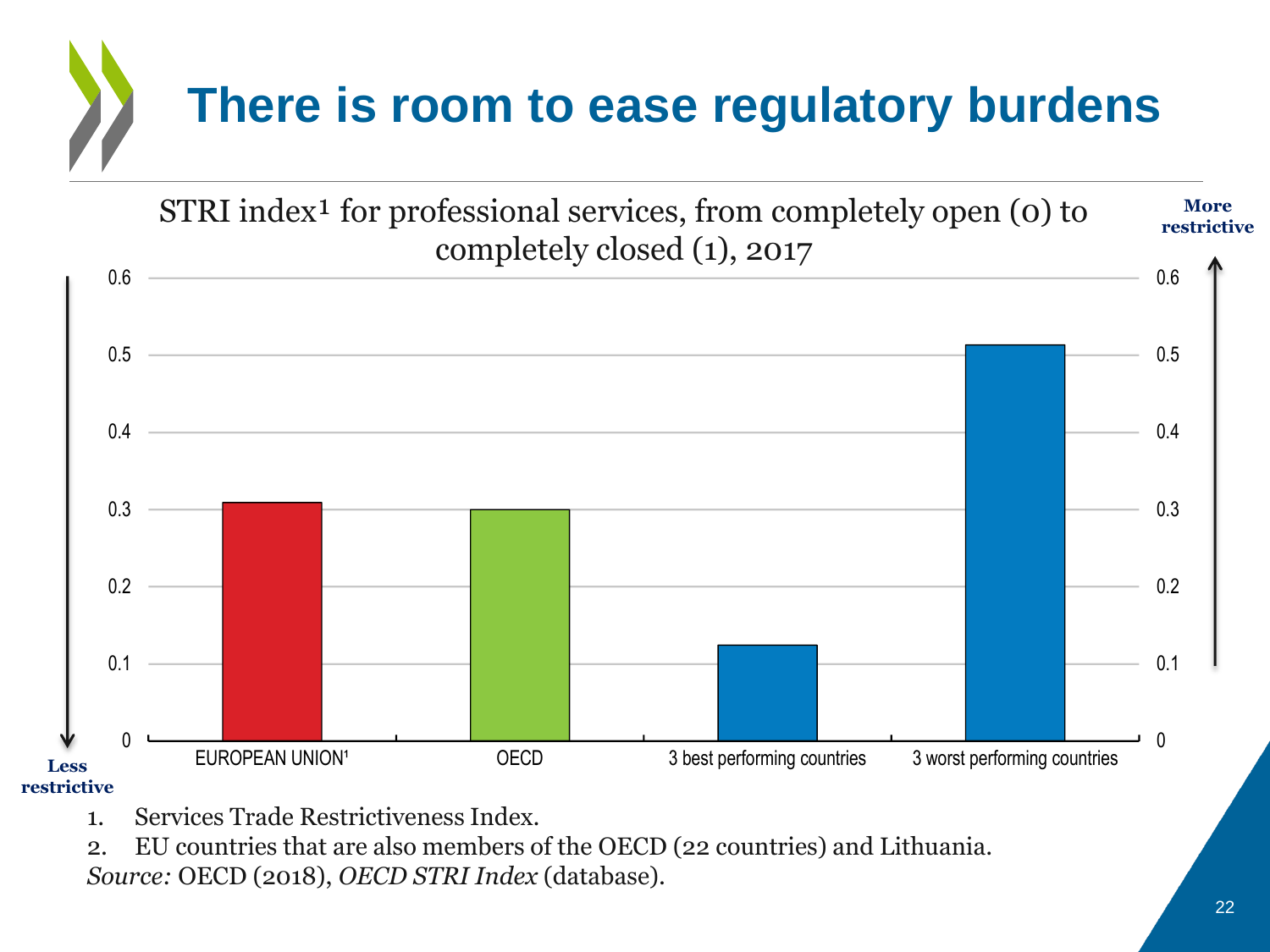# **Many individuals still lack digital skills**

Percentage of 16-74 year-olds who lack basic digital skills, 2017



Source: Eurostat (2018), "Individuals' level of digital skills", *Eurostat Database*.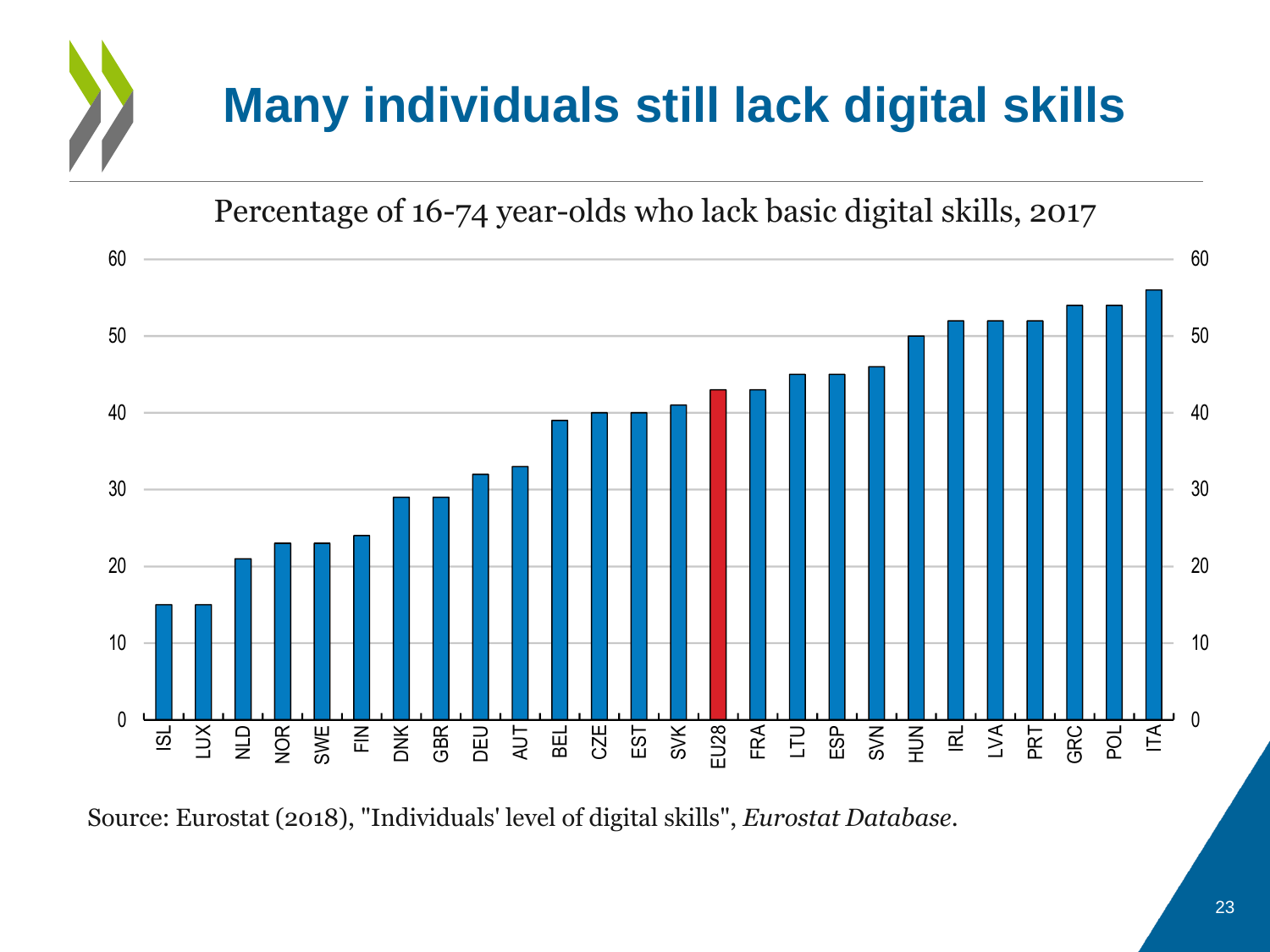

## **Recommendations to improve long-term growth**

- **1. Address barriers in the business services sector through simplified administrative formalities.**
- **2. Pursue cross-border co-operation on energy through better power system operation and trade.**
- **3. Develop tools to help member states monitor digital skill needs. Set EU standards for the monitoring of digital skills and task content of occupations.**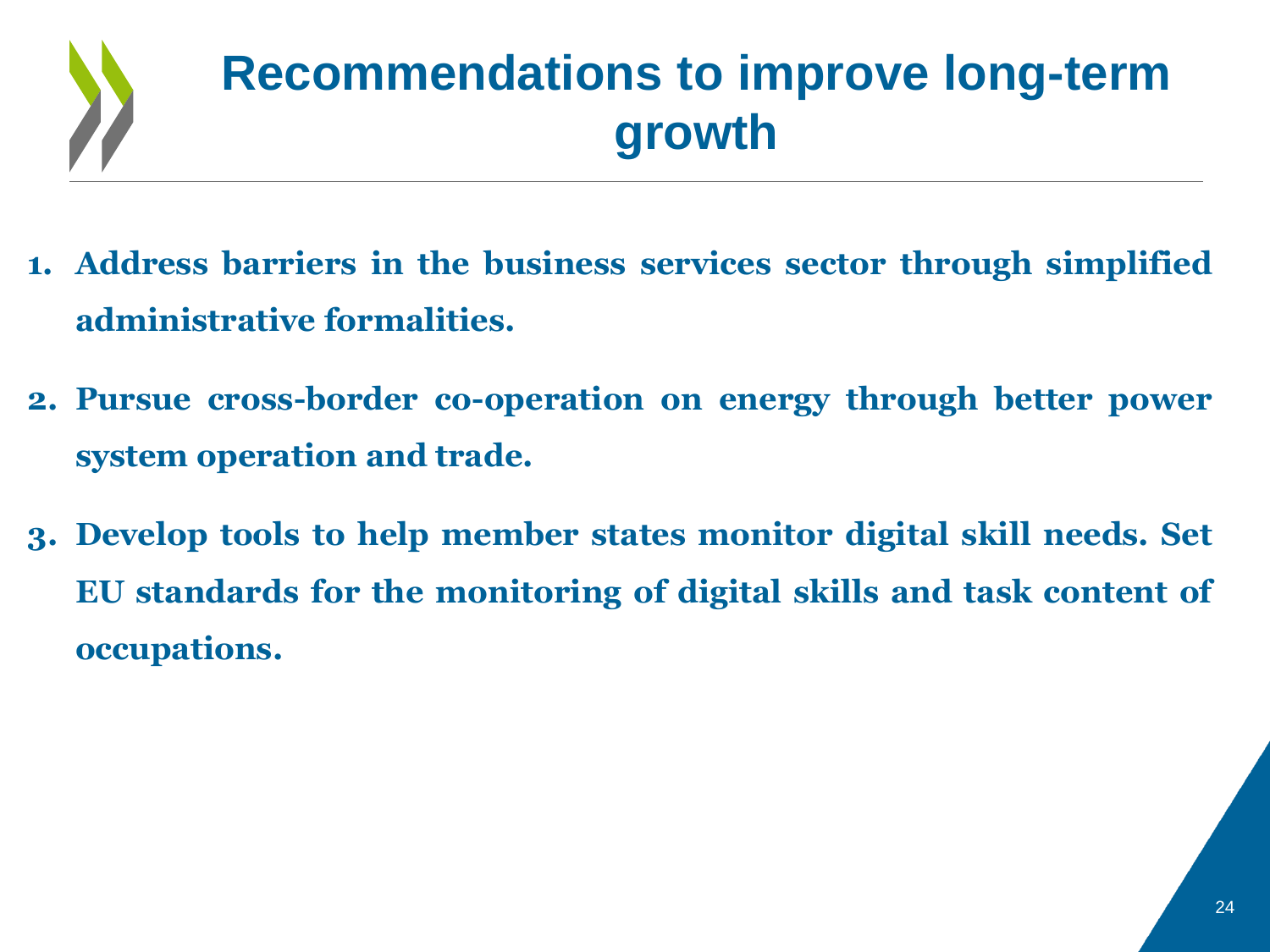

# **Reforming the EU budget**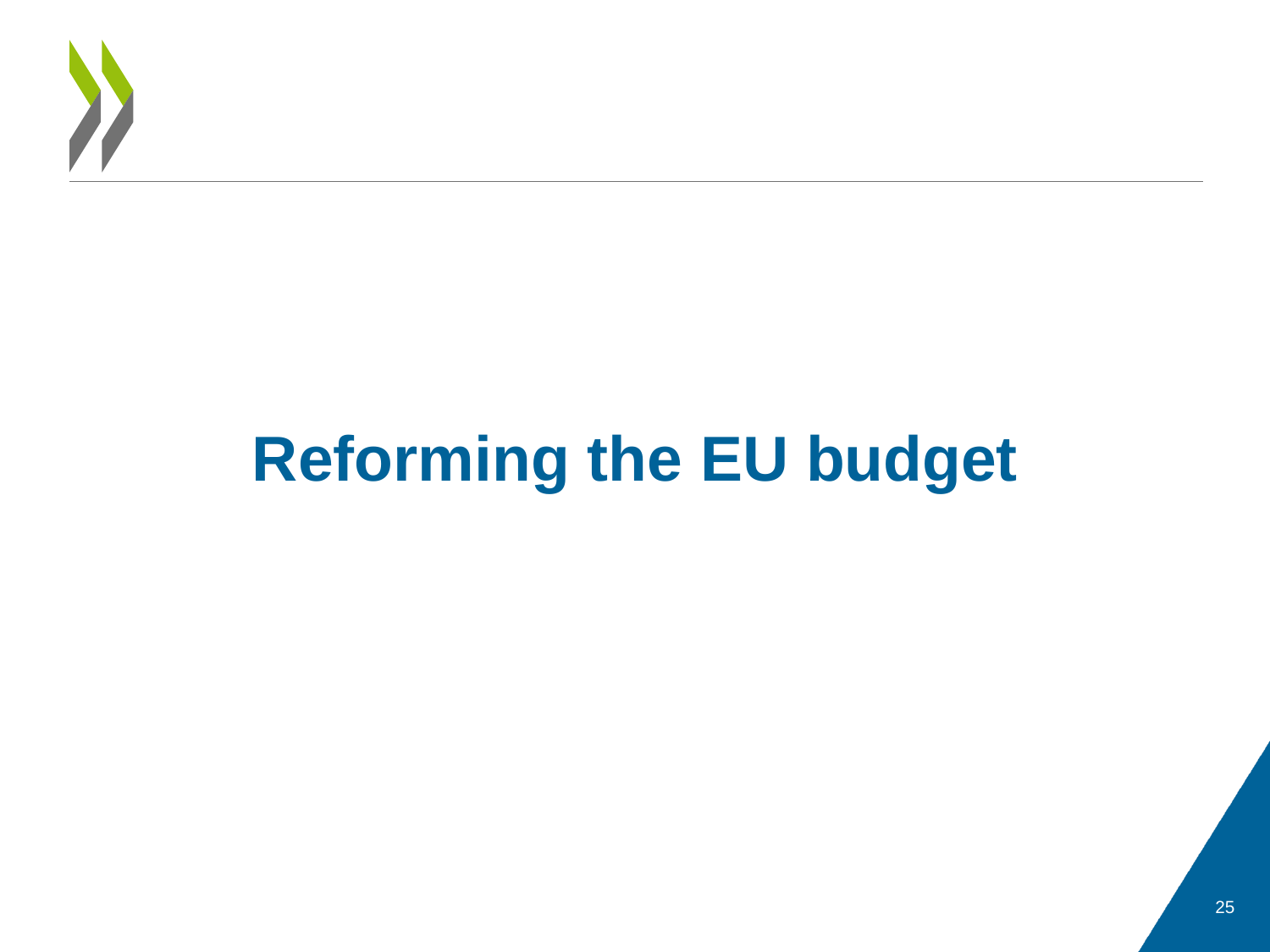

### **The EU budget is small**

### EUR thousand of billions, 2016



*Source:* European Commission.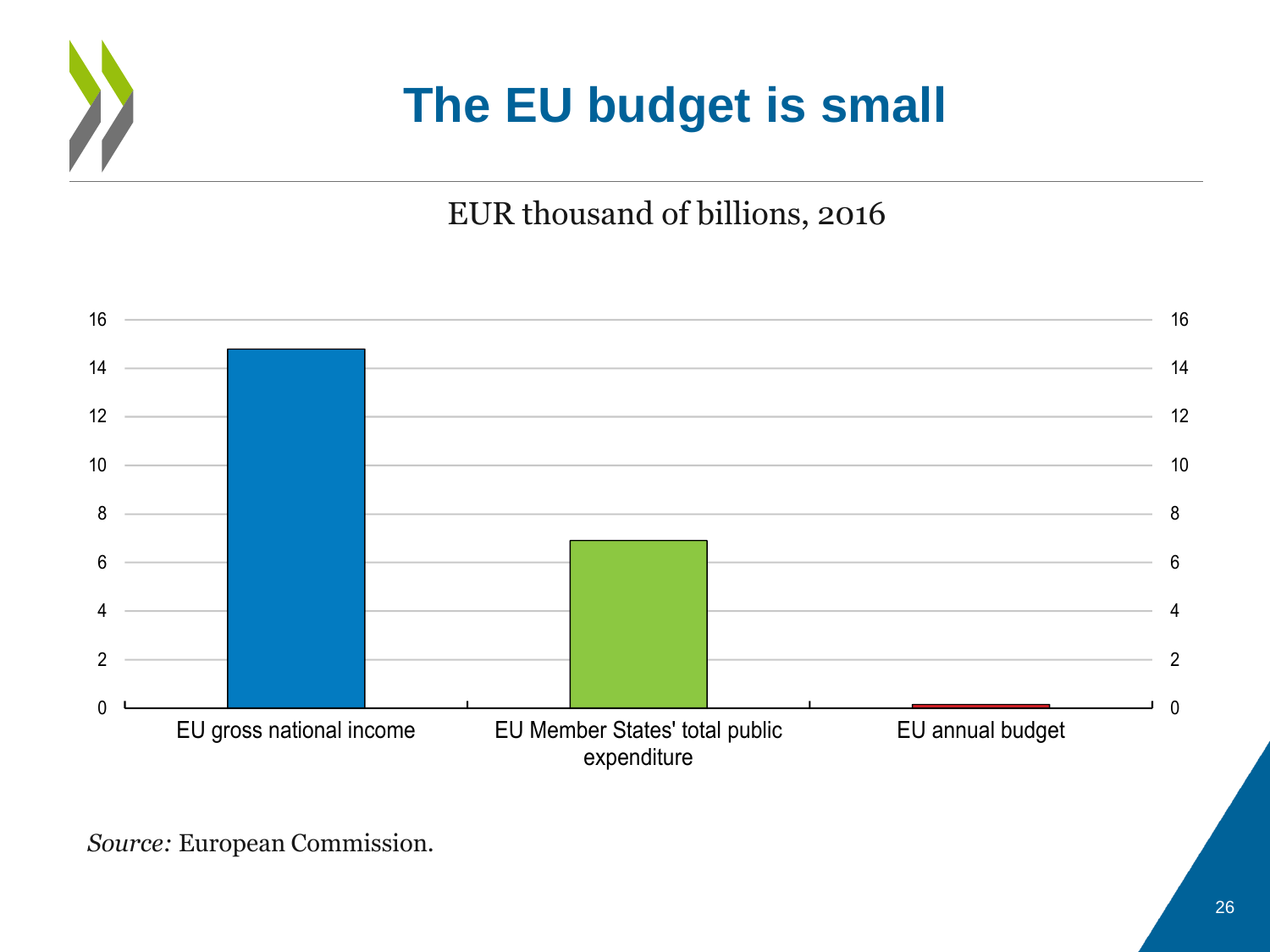# **The EU budget has declined over time**

### Per cent of gross national income



*Source:* European Commission.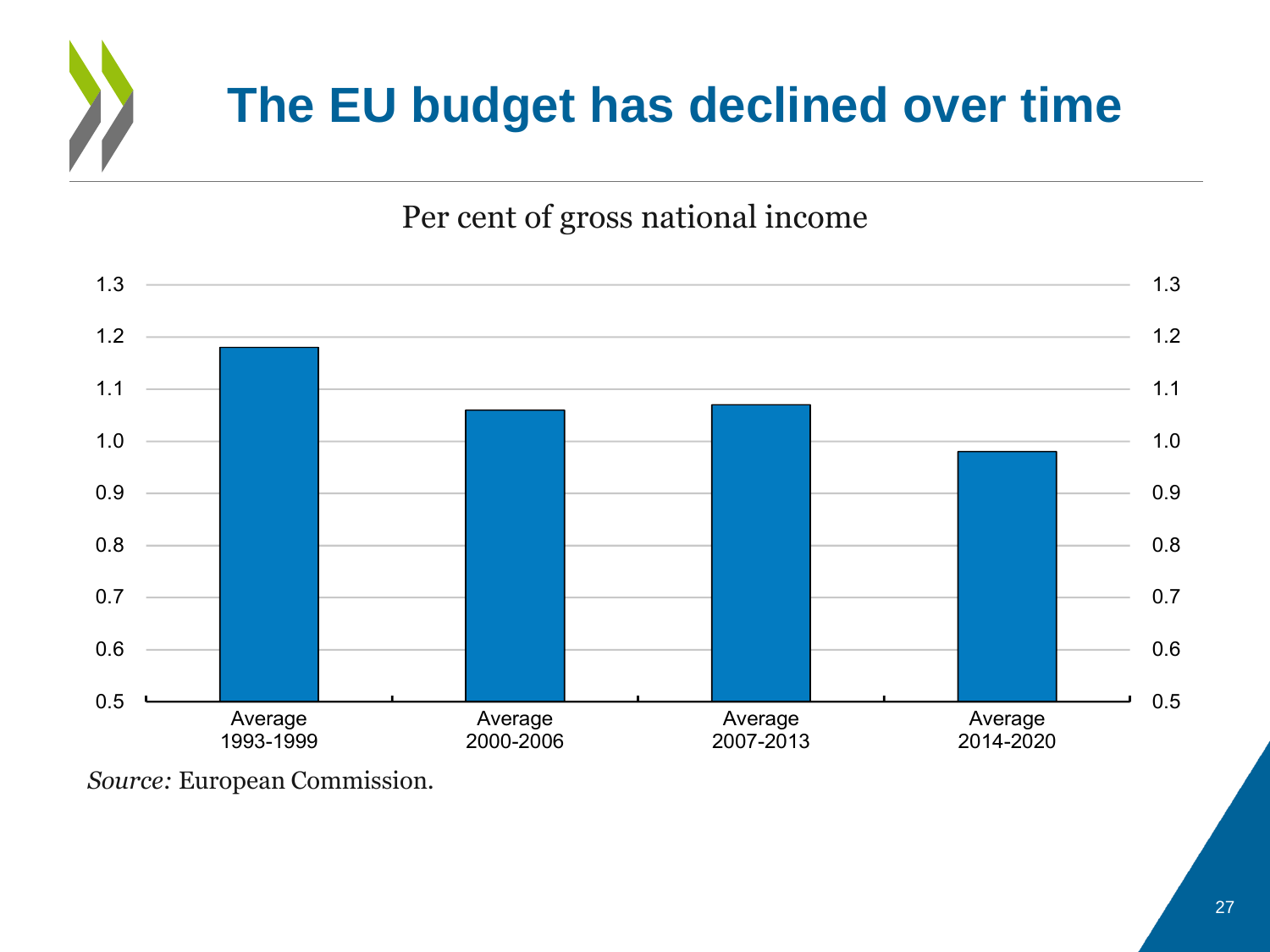# **Producer support to agriculture remains high**

### Percentage of farm receipts, 2016



1. European Union refers to all 28 members of the European Union. *Source:* OECD (2018), *OECD, Producer Support Estimate Database.*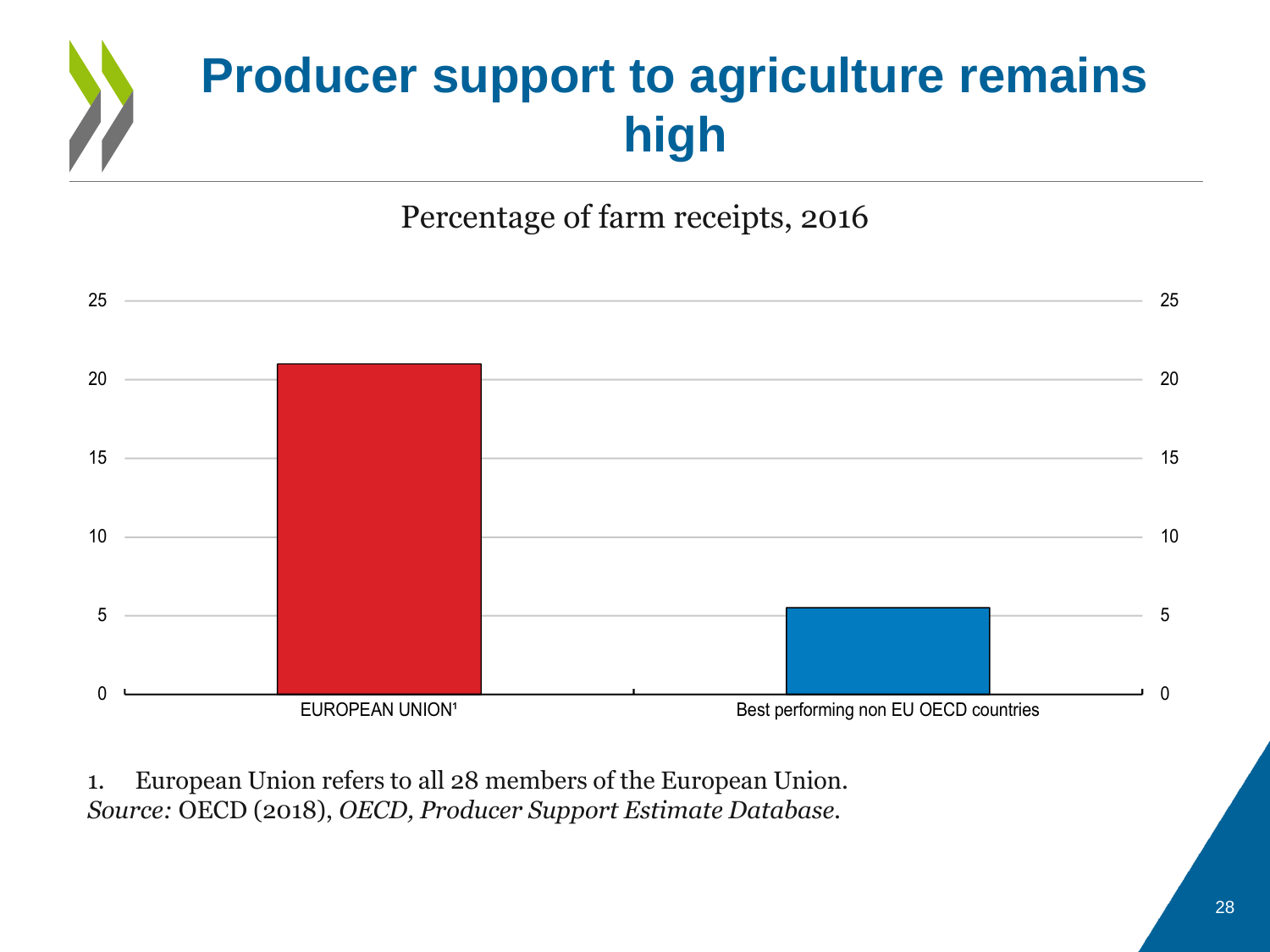# **There is scope to increase the EU research and innovation budget**

2014-2020 multiannual financial framework



*Source:* European Commission*.*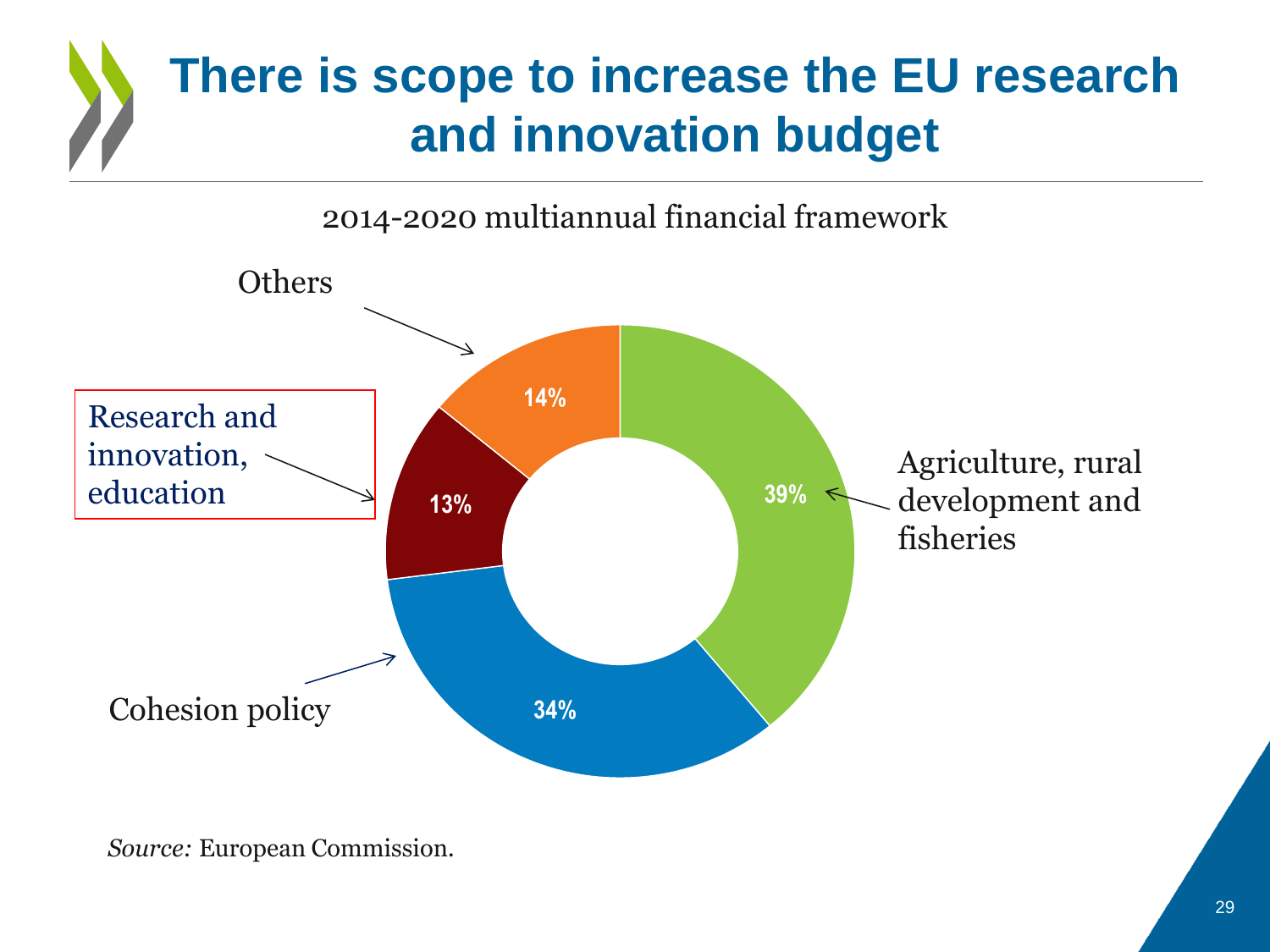

- **1. Consider enhancing the efficiency of spending and increasing revenues, and reassess how the European budget is financed**
- **2. Phase out production-based payments in the Common Agricultural Policy**
- **3. Increase research and development (R&D) spending**
- **4. Increase spending on mobility programmes such as Erasmus+, and facilitate access irrespective of socio-economic background**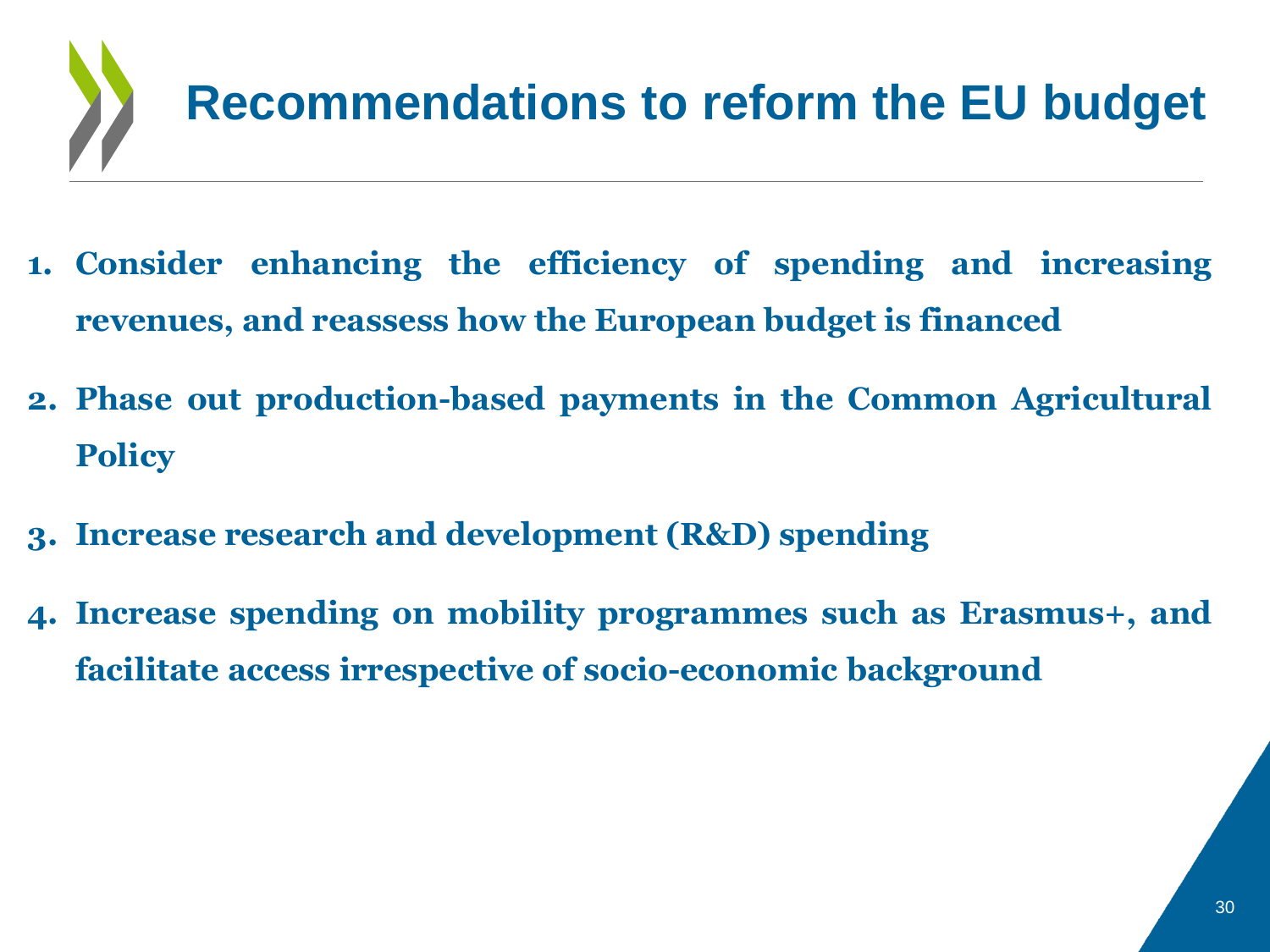

# **Reducing regional divides**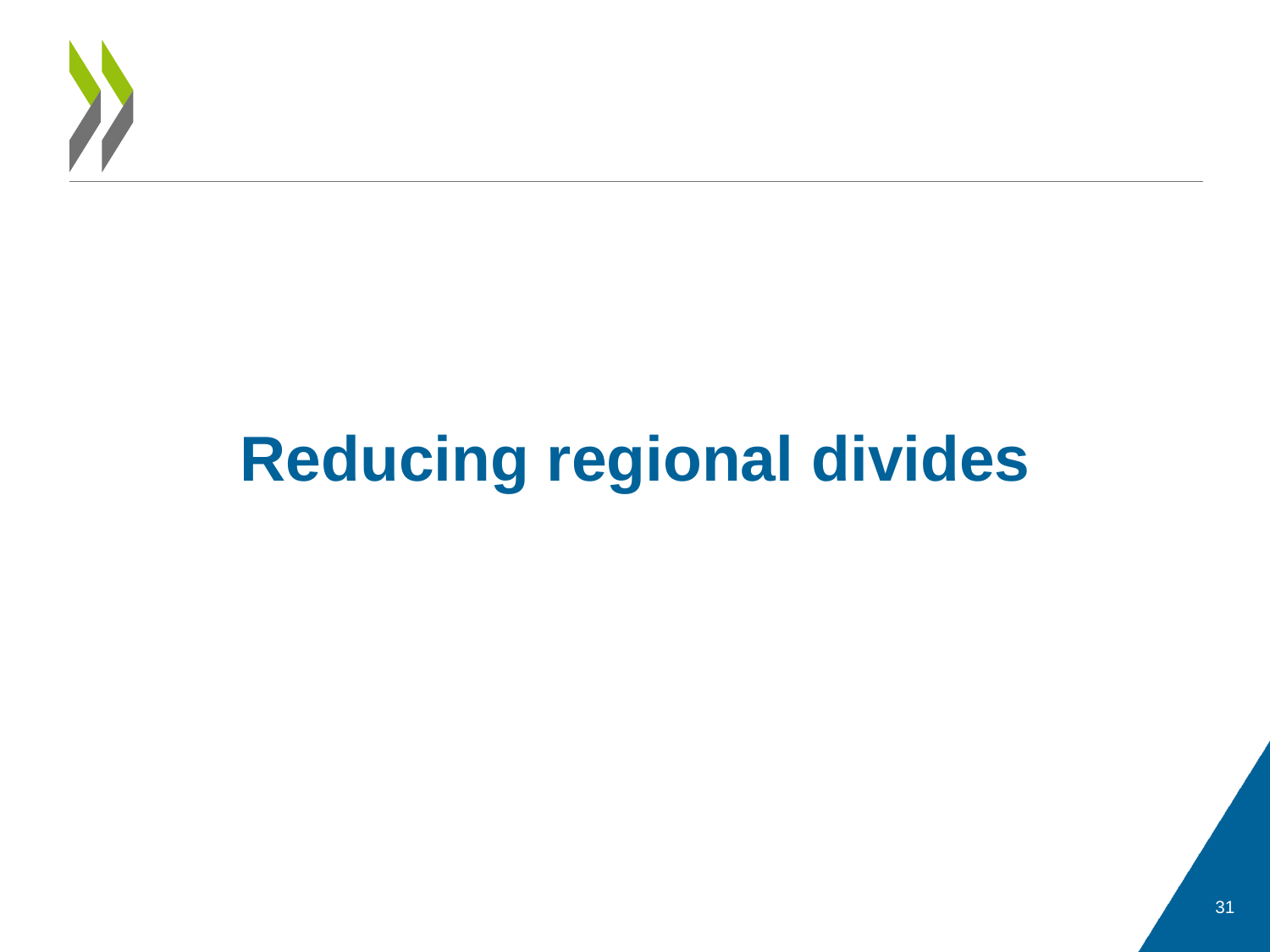# **Regional convergence stopped after the crisis**



1. Disparities in GDP per capita (in PPS) between NUTS-2 EU regions; population-weighted. *Source:* European Commission (2018), DG for Regional and Urban Policy, calculations based on Eurostat data*.*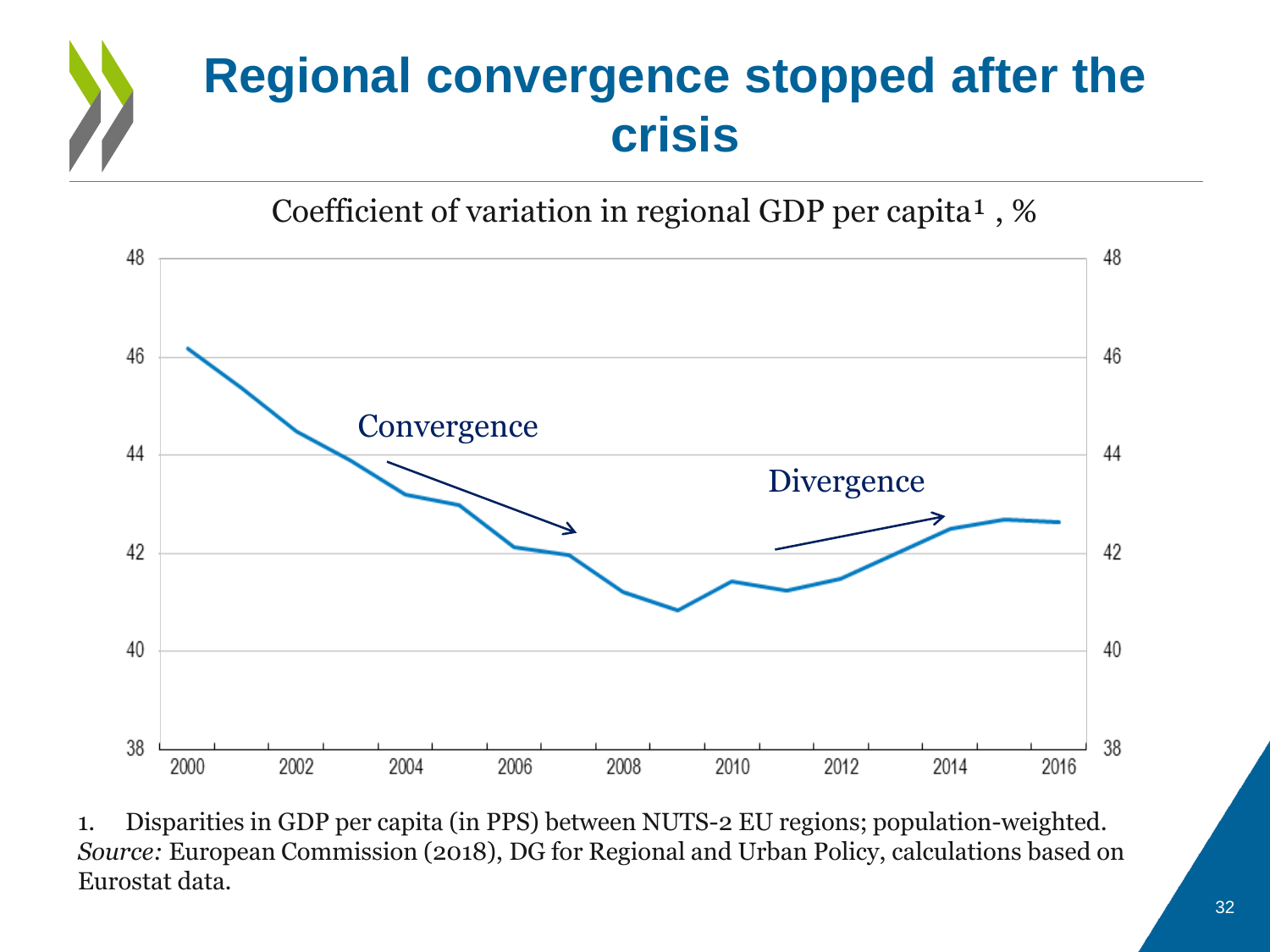# **Spending of structural funds is slow**

Spending as a % of planned investment in the 2014-2020 programming period, as of end 2017



*Source:* European Commission (2018)*, Open Data Portal for the European Structural and Investment Funds (<https://cohesiondata.ec.europa.eu/>)*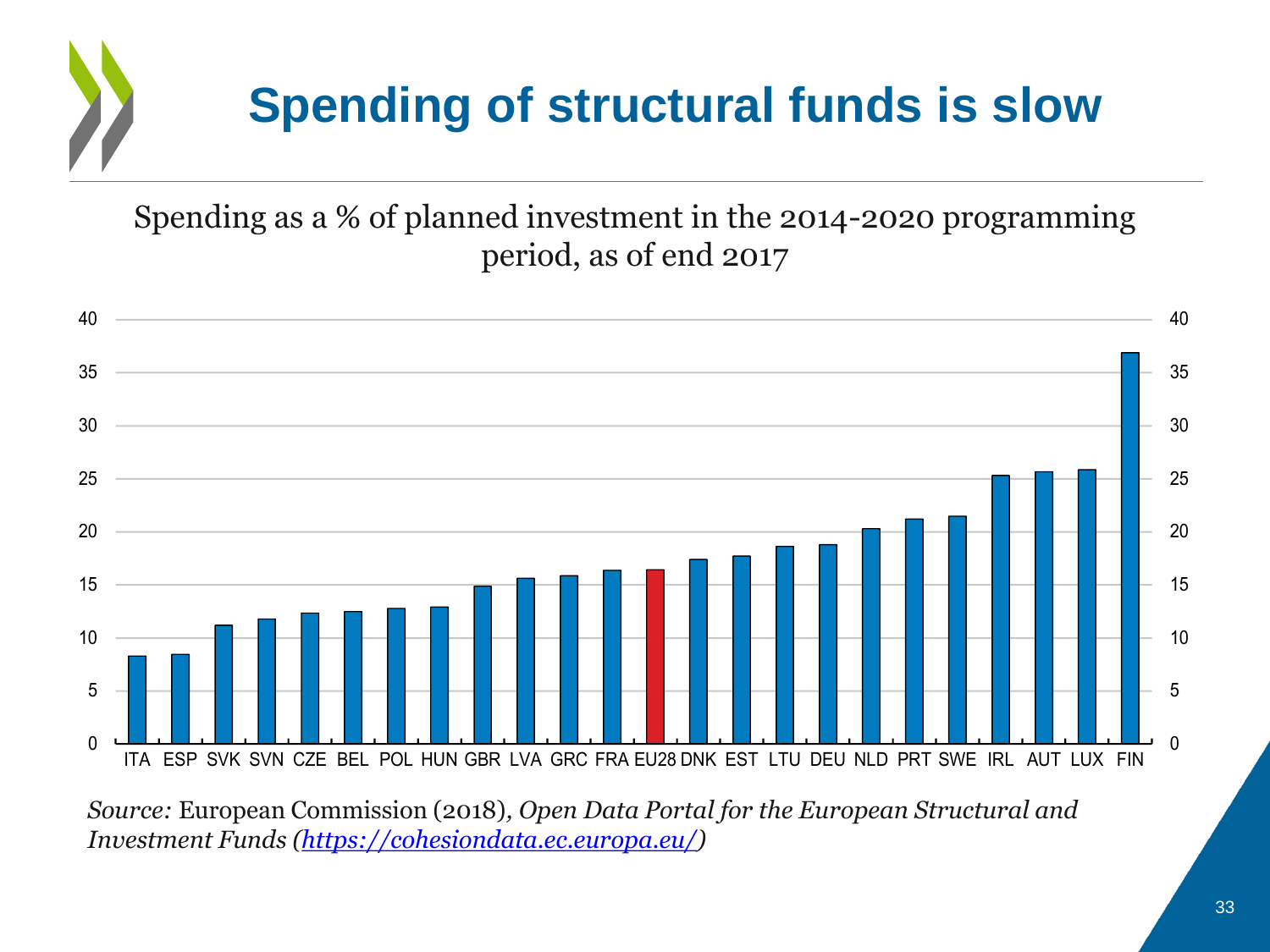# **The management of structural funds could improve**

Implementation errors found by the European Court of Auditors<sup>1</sup>



1. Errors detected between 2009 and 2013.

*Source:* European Court of Auditors (2015)*, "Efforts to address problems with public procurement in EU cohesion expenditure should be intensified",* Special Report N0. 10*.*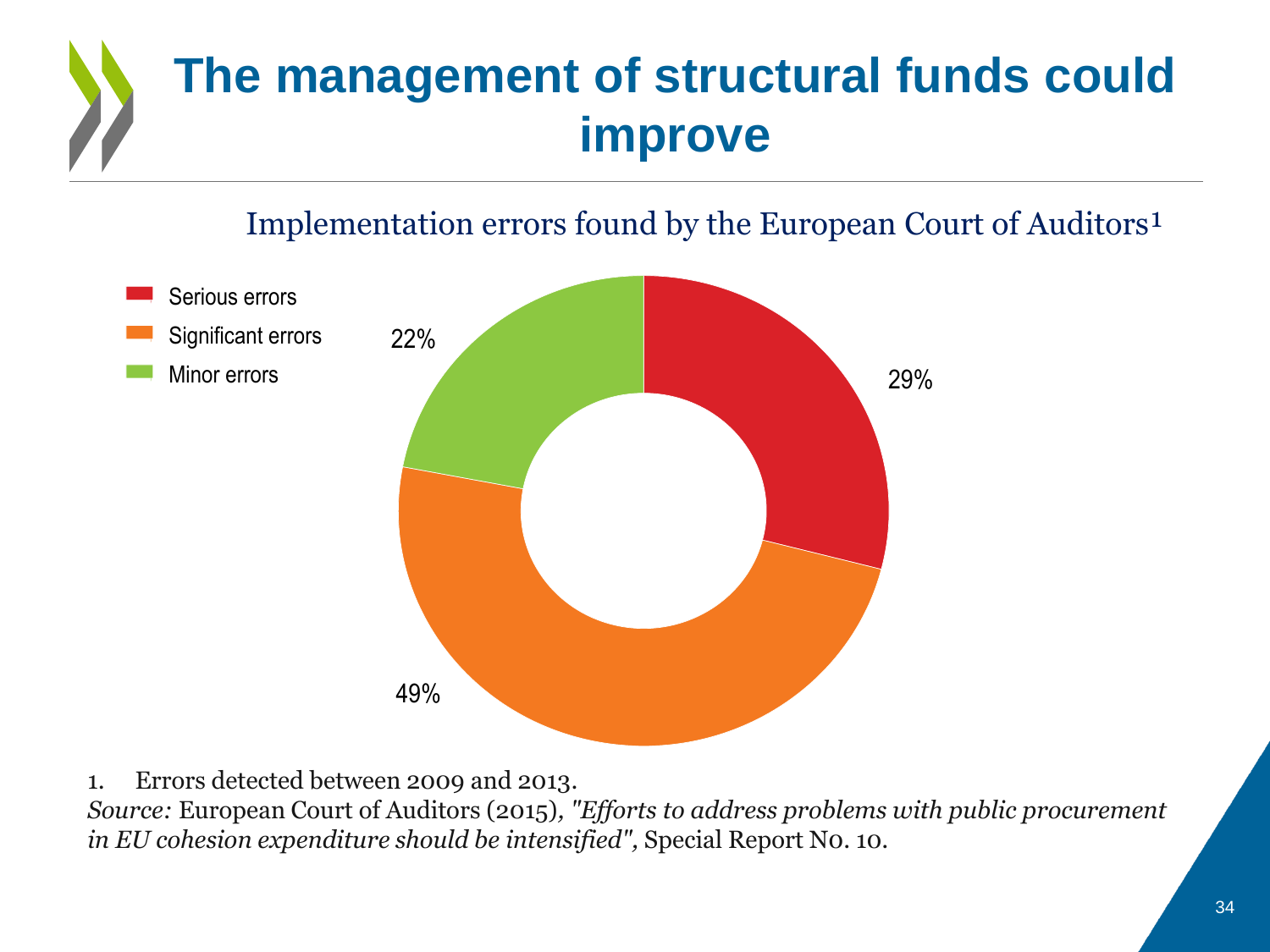

- **1. Prioritise cohesion funding to less developed regions.**
- **2. Better target cohesion funding on human capital, innovation and network infrastructure.**
- **3. Consider increasing national co-financing rates to encourage better project selection.**
- **4. Create a "single rule book" for EU funding programmes to facilitate spending.**
- **5. Use e-government and e-procurement more often to facilitate control of spending.**